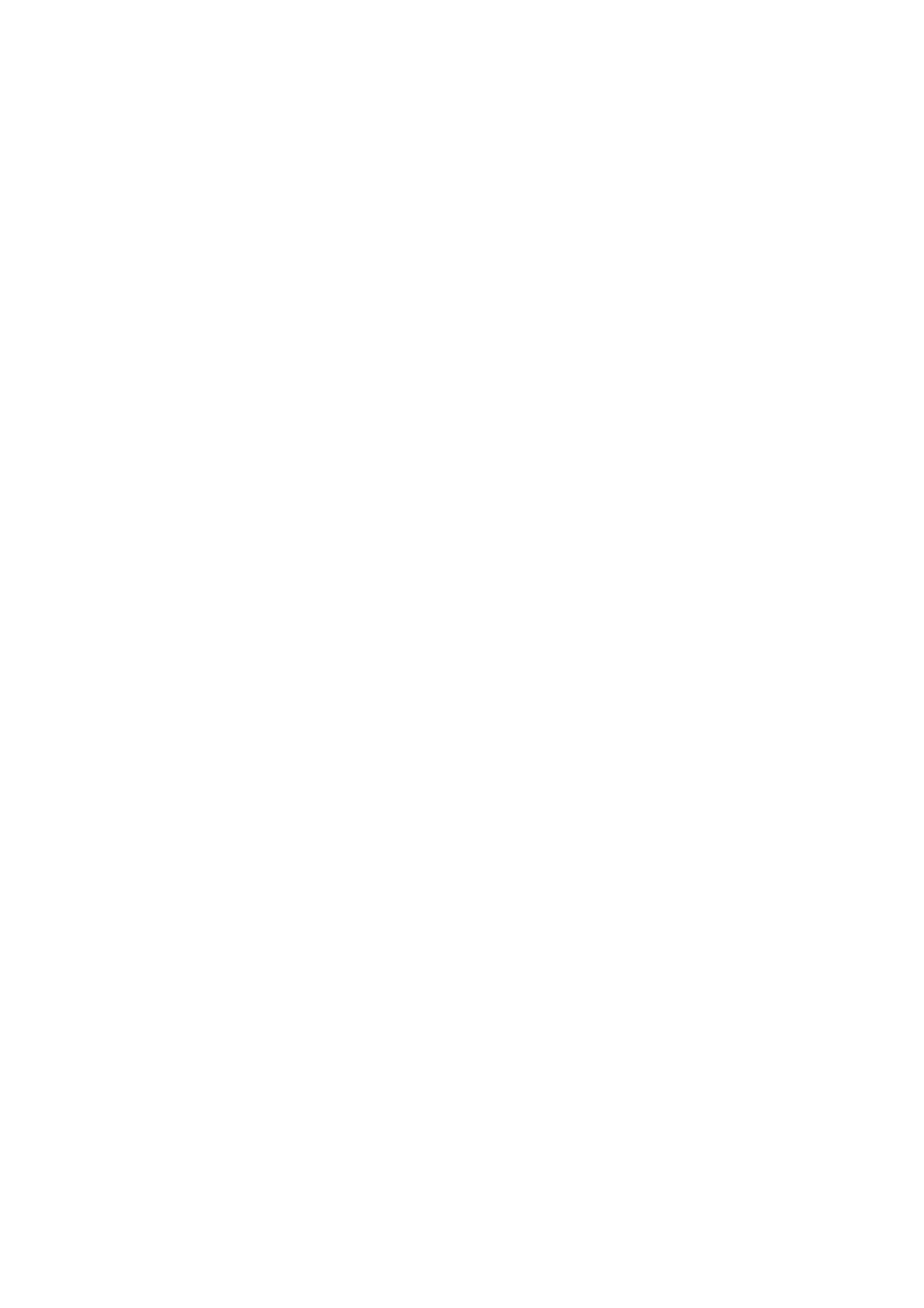

**Ad hoc Meeting, 23-24 October 2008, Warsaw, Poland** M.J. Díez, W. van Dooijeweert and E. Lipman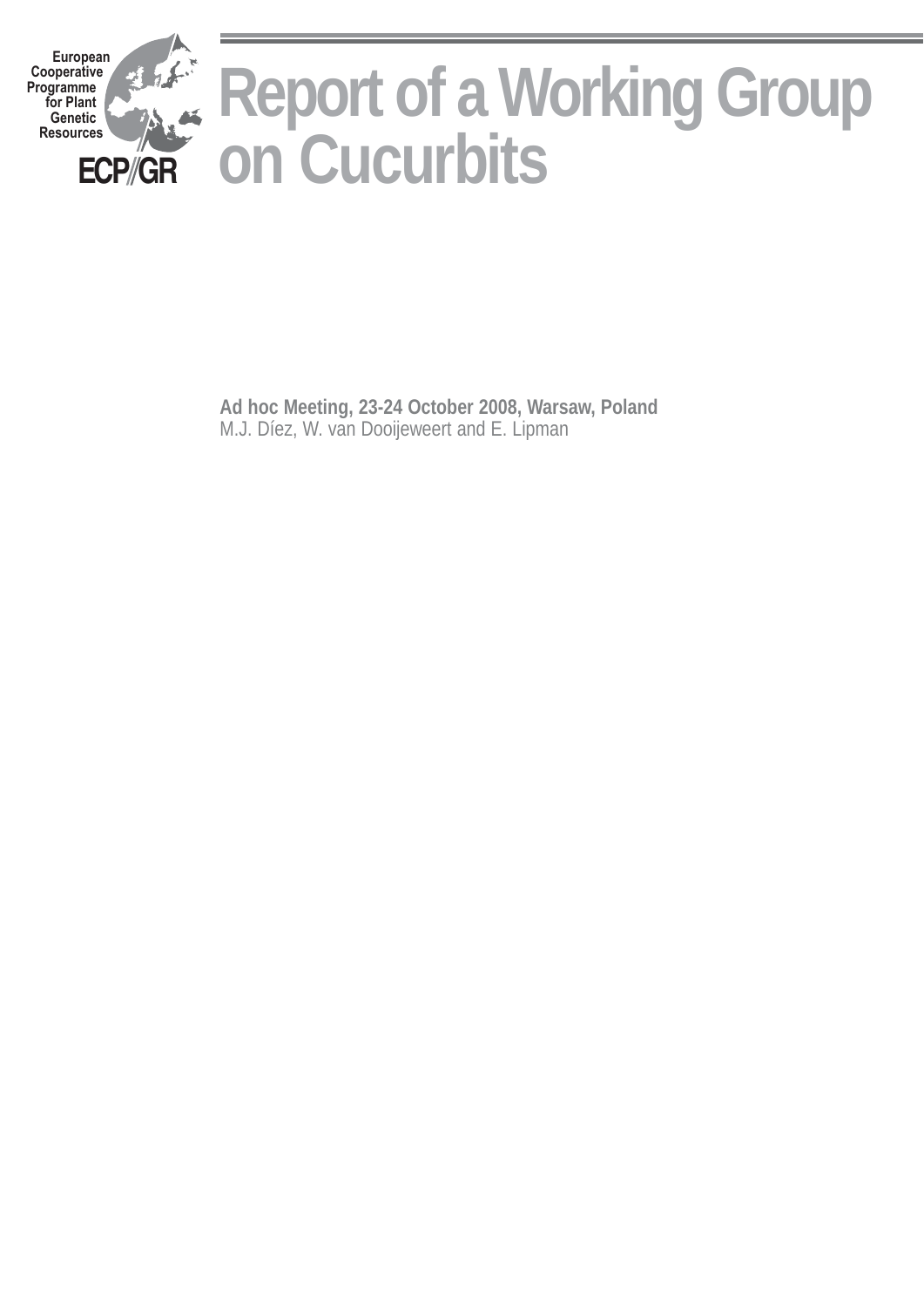**Bioversity International** is part of the Consultative Group on International Agricultural Research, which works to reduce hunger, poverty and environmental degradation in developing countries by generating and sharing relevant agricultural knowledge, technologies and policies. This research, focused on development, is conducted by a Consortium of 15 CGIAR centres working with hundreds of partners worldwide and supported by a multi-donor Fund (http://www.bioversityinternational.org; http://www.cgiar.org; http://cgiarconsortium.cgxchange.org; www.cgiarfund.org). Bioversity has its headquarters in Maccarese, near Rome, Italy, with offices in more than 20 other countries worldwide. The organization operates through four programmes: Diversity for Livelihoods, Understanding and Managing Biodiversity, Global Partnerships, and Commodities for Livelihoods.

 The international status of Bioversity is conferred under an Establishment Agreement which, by January 2010, had been signed by the Governments of Algeria, Australia, Belgium, Benin, Bolivia, Brazil, Burkina Faso, Burundi, Cameroon, Chile, China, Congo, Costa Rica, Côte d'Ivoire, Cuba, Cyprus, Czech Republic, Denmark, Ecuador, Egypt, Ethiopia, Ghana, Greece, Guinea, Hungary, India, Indonesia, Iran, Israel, Italy, Jordan, Kenya, Malaysia, Mali, Mauritania, Mauritius, Morocco, Norway, Oman, Pakistan, Panama, Peru, Poland, Portugal, Romania, Russia, Senegal, Slovakia, Sudan, Switzerland, Syria, Tunisia, Turkey, Uganda and Ukraine.

 Financial support for Bioversity's research is provided by more than 150 donors, including governments, private foundations and international organizations. For details of donors and research activities please see Bioversity's Annual Reports, which are available in printed form on request from bioversity-publications@cgiar.org or from Bioversity's Web site (www.bioversityinternational.org).

**The European Cooperative Programme for Plant Genetic Resources (ECPGR)** is a collaborative programme among most European countries aimed at contributing to national, sub-regional and regional programmes in Europe to rationally and effectively conserve *ex situ* and *in situ* Plant Genetic Resources for Food and Agriculture and increase their utilization. The Programme, which is entirely financed by the member countries, is overseen by a Steering Committee composed of National Coordinators nominated by the participating countries and a number of relevant international bodies. The Coordinating Secretariat is hosted by Bioversity International. The Programme operates through nine networks in which activities are carried out through a number of permanent working groups or through ad hoc actions. The ECPGR networks deal with either groups of crops (cereals; forages; fruit; oil and protein crops; sugar, starch and fibre crops; vegetables) or general themes related to plant genetic resources (documentation and information; in situ and on-farm conservation; inter-regional cooperation). Members of the working groups and other scientists from participating countries carry out an agreed workplan with their own resources as inputs in kind to the Programme.

 The geographical designations employed and the presentation of material in this publication do not imply the expression of any opinion whatsoever on the part of Bioversity or the CGIAR concerning the legal status of any country, territory, city or area or its authorities, or concerning the delimitation of its frontiers or boundaries. Similarly, the texts and taxonomic definitions in these proceedings reflect the views of the respective authors and not necessarily those of the compilers or their institutions.

Mention of a proprietary name does not constitute endorsement of the product and is given only for information.

#### **Citation**

Díez MJ, van Dooijeweert W, Lipman E. 2011. Report of a Working Group on Cucurbits. Ad hoc Meeting, 23-24 October 2008, Warsaw, Poland. Bioversity International, Rome, Italy.

#### **Cover illustration**

Variability of *Cucurbita pepo (*photograph taken at the General Exhibition during the 28th International Horticultural Congress, Lisbon, Portugal, August 2011). Courtesy of © M.J. Díez, COMAV, Valencia, Spain.

Acknowledgements to M. Shah for English language editing

ISBN 978-92- 9043-885-4

Bioversity International Via dei Tre Denari, 472/a 00057 Maccarese Rome, Italy

© Bioversity International, 2011

*Bioversity International* is the operating name of the International Plant Genetic Resources Institute (IPGRI).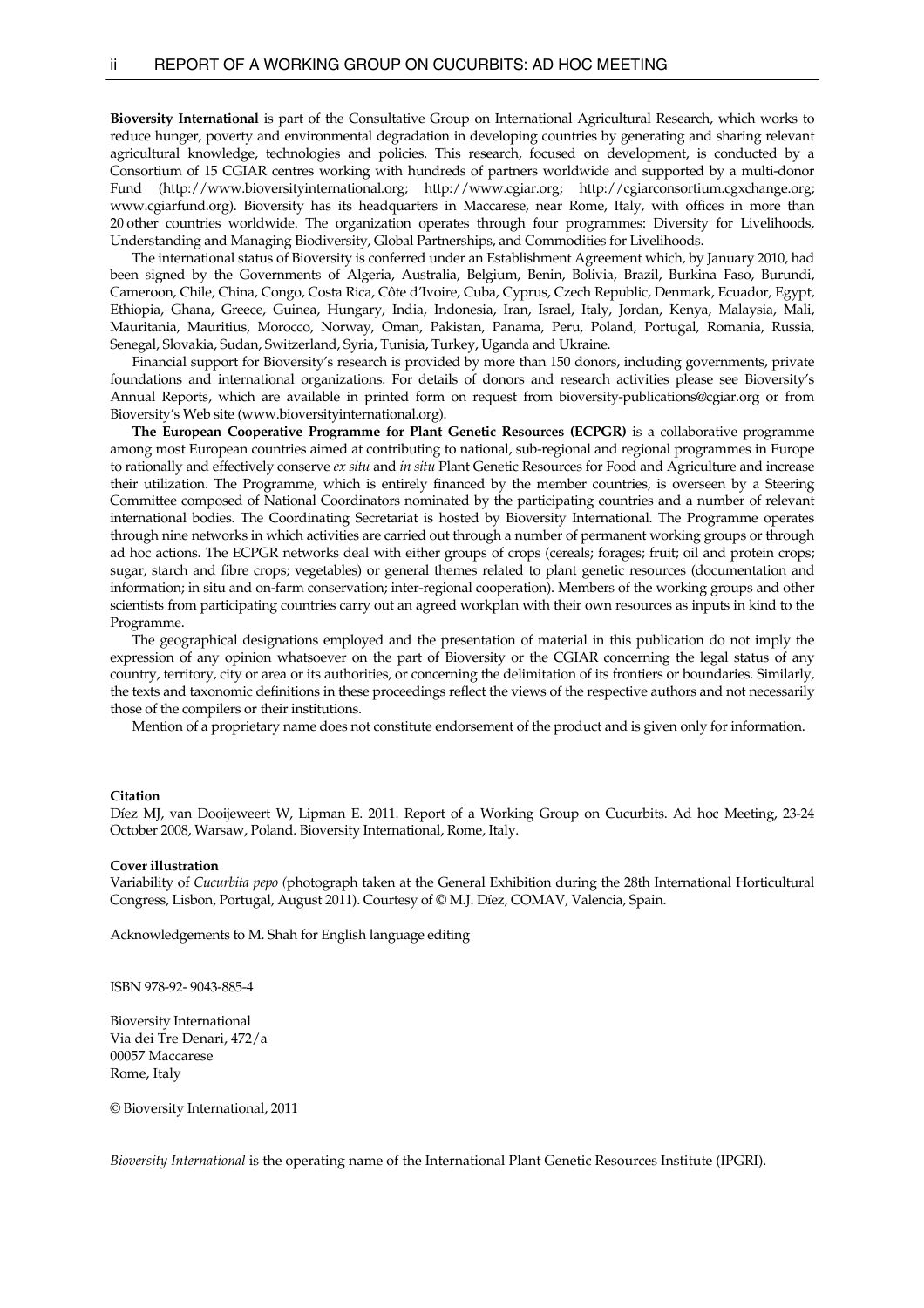## **Contents**

| Reports from countries not represented in the previous meetings (Adana 2002,    |  |
|---------------------------------------------------------------------------------|--|
|                                                                                 |  |
| Mode of operation: discussion of the workplan of the Cucurbits                  |  |
|                                                                                 |  |
|                                                                                 |  |
| A European Genebank Integrated System and the role of Working Groups in         |  |
|                                                                                 |  |
|                                                                                 |  |
|                                                                                 |  |
|                                                                                 |  |
|                                                                                 |  |
| Planning for safety-duplication of each collection under long-term conservation |  |
| Results of the survey on conservation, management and regeneration procedures   |  |
|                                                                                 |  |
| Establishment of a regeneration and storage protocol for cucurbits 16           |  |
|                                                                                 |  |
|                                                                                 |  |
|                                                                                 |  |
|                                                                                 |  |
| Appendix I. Project proposal of the Cucurbits Working Group for                 |  |
|                                                                                 |  |
|                                                                                 |  |
|                                                                                 |  |
|                                                                                 |  |
|                                                                                 |  |

## Related papers can be downloaded from

http://www.ecpgr.cgiar.org/networks/vegetables/cucurbits/warsaw\_meeting\_country\_reports. html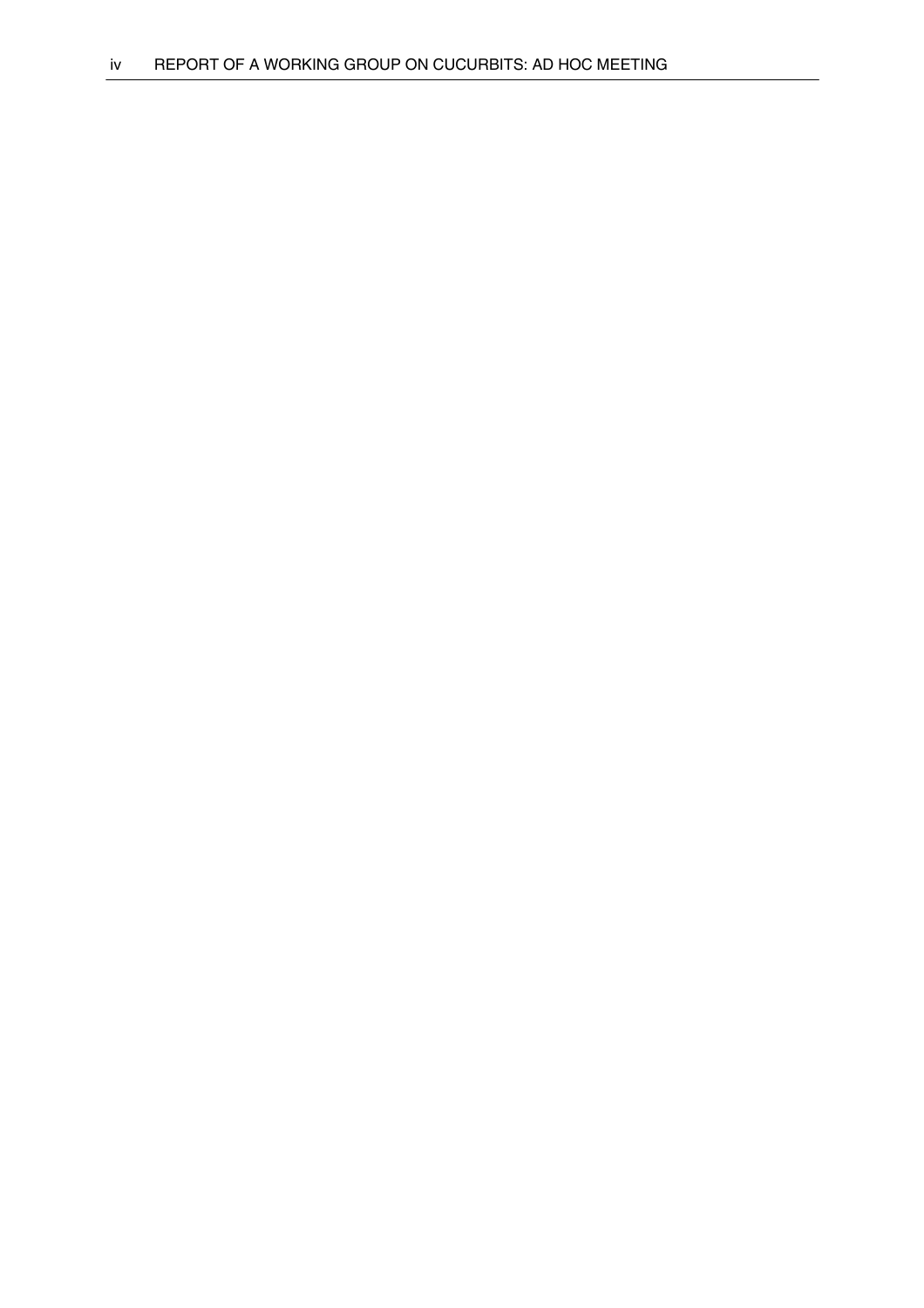## **SUMMARY OF THE MEETING**

## **Introduction**

#### **Opening of the meeting**

María José Díez, Chair of the Working Group (WG) on Cucurbits of the European Cooperative Programme for Plant Genetic Resources (ECPGR) opened the meeting by thanking all those present for their participation. She reminded the Group that Phase VII of ECPGR was reaching its end this year (2008). The Vegetables Network Coordinating Group had met in Wageningen, The Netherlands, in June 2008, with the objective of making coordinated plans for the new Phase VIII (2009-2013). Some of the decisions taken at that meeting were explained later by the Vice-Chair.

 The ECPGR Steering Committee had met in Sarajevo, Bosnia and Herzegovina, in September 2008. One of the aspects discussed during that meeting was the implementation of "A European Genebank Integrated System" (AEGIS). The role of the Working Groups (WGs) would be crucial for the implementation of AEGIS during Phase VIII. This ad hoc meeting of the Cucurbits WG had been organized with the aim of updating the members and starting the selection of the Most Appropriate Accessions (MAAs) from the collections in the member countries. The specific objectives of the meeting were: (1) to inform all WG members about the Vegetables Network's plans for Phase VIII, (2) to continue with the discussions about several practical aspects of the mode of operation of the WG, and (3) to start with the implementation of the AEGIS by the WG.

 M.J. Díez thanked the Leafy Vegetables WG members for acceding to the request for utilization of their funds, if needed, for the organization of this meeting.

#### **Introductory welcome**

Katarzyna Niemirowicz-Szczytt introduced two of her colleagues, Prof. M. Rakoczy-Trojanowska, Head of the Department, and Dr A. Korzeniewska, who work on cucurbits. The host organization, Warsaw University of Life Sciences–SGGW (WULS–SGGW), is among the premier institutions of higher education in Poland. It offers wide-ranging programmes of study—from biological and technical, through medical, to economics and humanities—with a view to forming experts for the needs of the biosphere in a broad sense.

 The University is held in high repute both within and outside Poland. As a result, the number of applicants taking the entrance test far exceeds the number of seats available. Enrolment in 2008 stood at about 25 000 students for all 27 majors and 62 areas of specialization. The University's research and education potential, its modernity and openness to the outside world attract interest in collaboration from more and more research centres from around the world. The number of foreign students is also growing because, among other factors, the University recognizes the European Credit Transfer System and offers a range of 80 professional courses in English.

 K. Niemirowicz-Szczytt welcomed all the participants visiting the Warsaw University of Life Sciences and invited them to acquaint themselves with its potential in education, research, and consulting, and its contribution to national culture.

 After the introductory welcome, all participants were invited to introduce themselves briefly.

The agenda was then approved without modifications.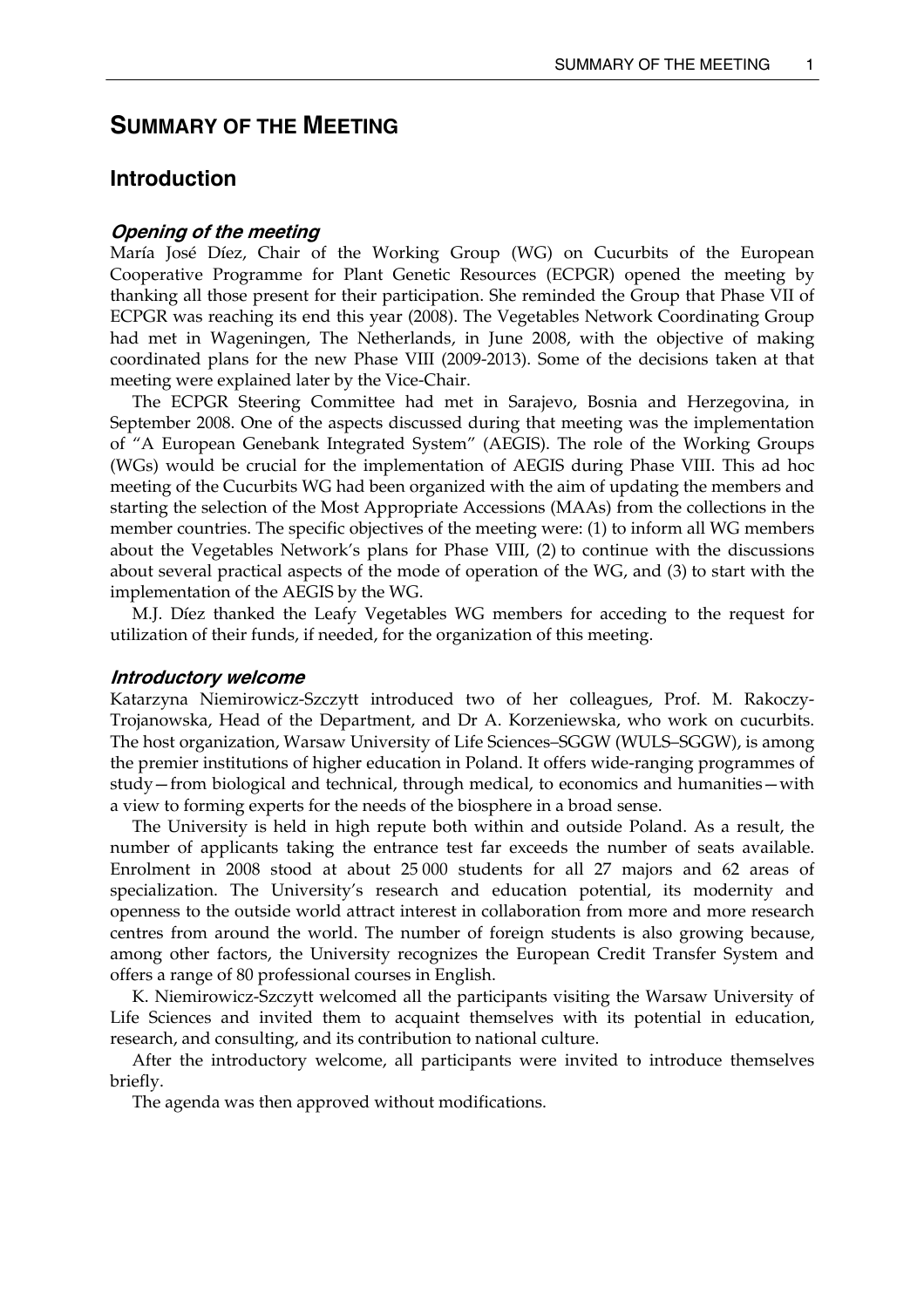#### **Briefing on ECPGR Phase VIII**

Willem van Dooijeweert presented the structure and plans for Phase VIII (2009–2013) of the ECPGR. These plans were discussed and approved by the Steering Committee at its Eleventh Meeting in Sarajevo, Bosnia and Herzegovina, 2-5 September 2008.

 After its Tenth Meeting, the Steering Committee had indicated that it wanted the Networks to prioritize again the Working Groups (WGs) in Phase VIII. Only higher-priority WGs could receive up to 25% additional funds to carry out activities such as evaluation, collecting, etc. During the second meeting of the Vegetables Network (VEGNET) on 26-28 June 2007 in Olomouc, Czech Republic, it was decided that the Network would not prioritize its WGs. In its letter to the Steering Committee, it justified its decision by explaining that the Network preferred its WGs to work as colleagues and not as competitors. One of the main reasons was that the prioritization in Phase VII had not demonstrated that higher-priority WGs had achieved more results than the lower-priority WGs. The Network argued that WGs should be on the same level in Phase VIII to benefit from each other by implementing AEGIS, which was the main objective.

 VEGNET had also requested that the Network Coordinating Group (NCG) include all Chairs and Vice-Chairs of the WGs. The Steering Committee approved these requests. The budgets for the Network and for the Cucurbits WG were presented. The country quota system would be maintained during Phase VIII and reports would be available only in electronic form through the ECPGR Web site. The ECPGR Secretariat would assist only in editing the discussions and recommendations. Country reports could be uploaded as separate files, but they would no longer be edited.

 A VEGNET meeting was planned for 2009 or 2010, when AEGIS topics would be discussed. The Steering Committee had allocated a budget to special AEGIS-related projects; the budget included additional funds such as a Competitive Grant Scheme for these projects. The procedures to access these funds were still to be defined. The budget amounted to € 103 000 for the five years of Phase VIII (2009-2013).

 Considering the small size of some WGs, the Steering Committee had requested the Network Coordinating Group to study the feasibility and cost-effectiveness of merging some of them.

 The priority topics of Phase VII would be retained in Phase VIII, with emphasis on task sharing:

- Task sharing and capacity building (safety-duplication, identification of duplicates/unique accessions, regeneration, collection management strategies)
- Documentation
- Characterization and evaluation
- *In situ* and on-farm conservation.

The four Network goals for Phase VIII would be to:

- Improve the level of safety-duplication
- Develop mechanisms for determining MAAs
- Agree on quality standards for maintaining MAAs
- Adapt Central Crop Databases (CCDBs) for indicating MAAs.

 The Network goals and working mode for Phase VIII would be followed by the Cucurbits WG.

 Responding to questions after the briefing on Phase VIII, W. van Dooijeweert stressed again that all the work conducted in Phase VIII would be in accordance with AEGIS. In the discussion on the financing of the work to be done by the WG members, it was clarified that in the spirit of ECPGR, it was expected that the work would be done as input in kind. Only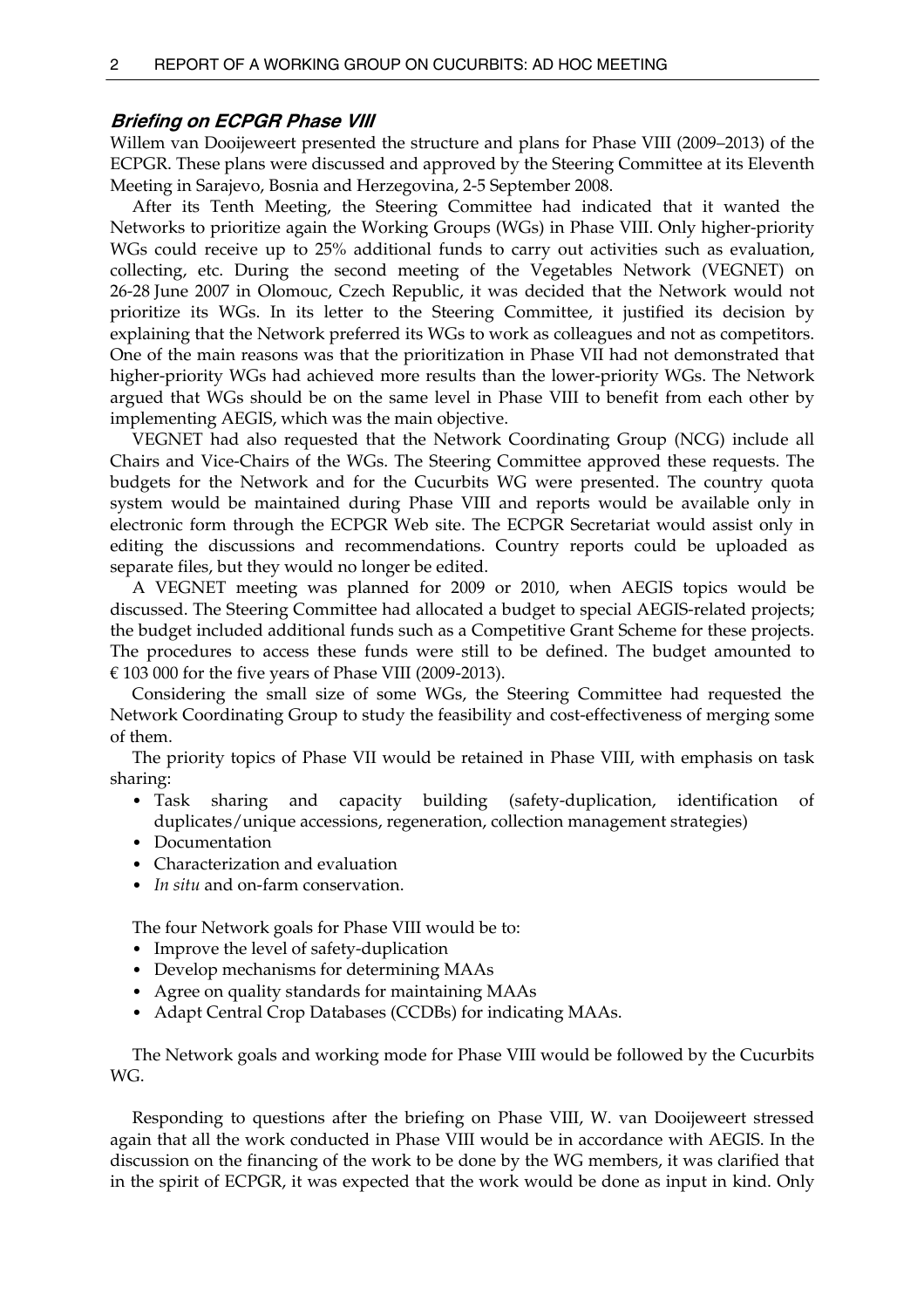small budgets would be available for specific tasks to implement AEGIS. W. van Dooijeweert thought that in the long run collection holders would benefit if they had to focus on only a set of accessions in their collection.

#### **Report on the Cucurbits Working Group's activities**

M.J. Díez presented the work carried out by the WG since its first meeting held in Plovdiv, Bulgaria, in September 2005,<sup>1</sup> during which attending members had agreed on a workplan.

 In June 2007, during the second meeting of the Vegetables Network held in Olomouc, Czech Republic, $2$  six members of the Cucurbits WG attended the parallel meeting. In this meeting, the workplan for the second half of Phase VII was discussed and agreed upon, taking into account the four priority areas of ECPGR for this Phase (Task sharing and capacity building, Documentation, Characterization and evaluation, and *In situ* and on-farm conservation), and including the first steps for the implementation of AEGIS. The workplan for Phase VIII was also defined and agreed.

 Following the indications of the Steering Committee, the Vegetables Network had prepared a budget proposal for Phase VIII. The total budget for Phase VIII was € 188 156, of which 75% was allotted for meetings and 25% for project activities. In this proposal, each WG would receive the same amount of money,  $\epsilon$  21 360, to be used according to the 75/25 ratio above.

 The following activities were proposed by the Cucurbits WG: (1) Implementation of safety-duplication, (2) Development and implementation of specific algorithms to facilitate the identification of duplicates, (3) Strengthening of collaborations with the *In situ* and On-farm Conservation Network, and (4) Organization of a regular WG Meeting. The Project proposal of the Cucurbits WG for Phase VIII is presented in Appendix I (pp. 19-22).

K. Karlová informed the Group that changes had occurred regarding Slovak membership in the Vegetables WGs, which would be confirmed through the ECPGR Secretariat.

#### **Reports on the status of national collections**

## **Reports from countries not represented in the previous meetings (Adana 2002, Plovdiv 2005 and Olomouc 2007)**

#### **Georgia**

 $\overline{a}$ 

#### *Presented by Alexander Zubiashvili*

Information is being gathered on all cucurbits in Georgia. The Plant Genetic Resources Department just started collecting material and only have 28 cucurbit accessions of Georgian origin in its collection so far: *Cucurbita maxima* (1 landrace), *C. moschata* (10 landraces) and *C. pepo* (2 cultivars and 15 landraces).

<sup>1</sup> Díez MJ, van Dooijeweert W, Maggioni L, Lipman E, compilers. 2008. Report of a Working Group on Cucurbits. First Meeting, 1-2 September 2005, Plovdiv, Bulgaria. Bioversity International, Rome, Italy. 2 Astley D, Bas N, Branca F, Daunay MC, Díez MJ, Keller J, van Dooijeweert W, van Treuren R,

Maggioni L, Lipman E, compilers. 2009. Report of a Vegetables Network. Second Meeting, 26-28 June 2007, Olomouc, Czech Republic. Bioversity International, Rome, Italy.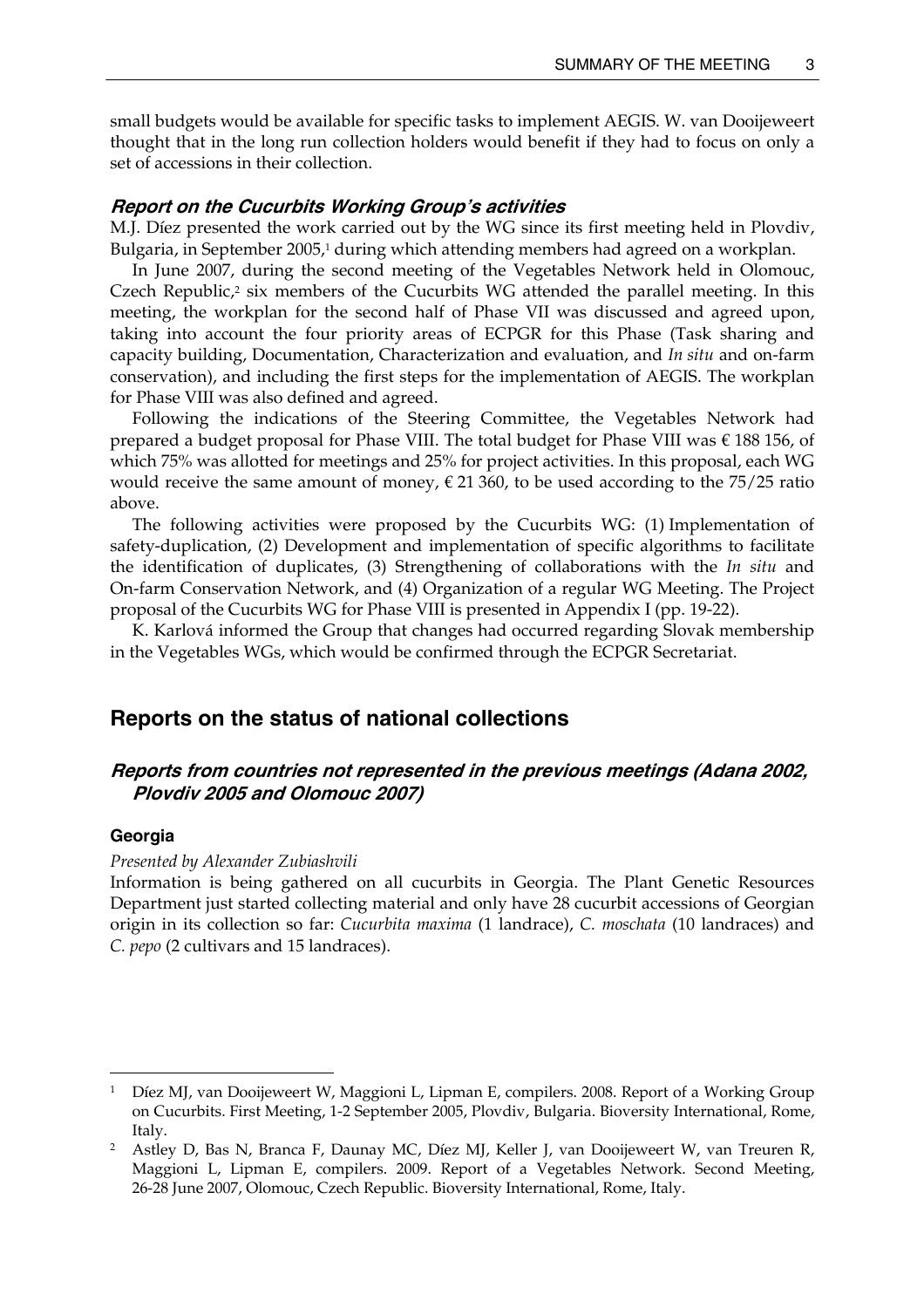#### **Germany**

#### *Presented by Bärbel Schmidt*

B. Schmidt gave an overview of all the accessions in the German collections. The Leibniz Institute of Plant Genetics and Crop Plant Research (IPK) was ISO 9001 certified in 2007. A total of 20 000 accessions have already been sent to Svalbard Global Seed Vault, including 300 cucurbit accessions. IPK uses the minimum descriptors developed by the WG in addition to its own.

### **Ukraine**

#### *Presented by Oksana Shabetya*

O. Shabetya introduced the Institute of Vegetables and Melons in Ukraine and its mode of work. Collecting missions have been conducted yearly since 1991. Long-term storage facilities (-18°C) were developed. The institute has financial problems so it cannot regenerate material for long-term storage. For example, no funds are available to buy fuel for heating and fertilizers.

 It was clarified by K. Niemirowicz-Szczytt that in Ukraine "melon" means "all cucurbits": *Cucurbita maxima*, *Citrullus lanatus* and *Cucumis melo*. Other cucurbits are called "vegetables" (cucumber, squash, bush patty pan, bottle gourd, luffa and balsam pear (*Momordica)*. The WG agreed to use the Latin nomenclature in future to avoid confusion.

## **Short updates on other national collections**

## **Bulgaria**

### *Presented by Liliya Krasteva*

Bulgaria carried out collecting expeditions in 2007-08 in cooperation with China, Korea and Slovakia. The collected material is not made available to other institutes for research; the WG was, however, shown the diversity of the collected material.

## **Czech Republic**

#### *Presented by Katerina Karlová*

K. Karlová informed the Group that since the genebank is to be reconstructed during the coming year (2009), the regeneration capacity in isolation cages will be reduced to half. Although according to the National Coordinator all regenerations were complete, this is not the case for many vegetables. Regeneration of material will take much longer as capacity will be halved; as a result, many accessions will die. As of October 2008, 22% of *Cucurbita* spp. and 65% of cucumber have been regenerated. The institute organizes annual exhibitions to inform the public about genetic resources.

#### **Hungary**

#### *Presented by Attila Simon*

The genebank in Hungary has been undergoing extensive reorganization but it still maintains its former responsibilities. Collections are held by various institutes in Hungary; 2861 cucurbit accessions. are held in Tápiószele. Half of the collection originates from Hungary. The base collection is held in long-term storage but is not safety-duplicated. A quality management system for regeneration and storage has been adopted by the genebank. All passport data present in the European Plant Genetic Resources Catalogue (or European Internet Search Catalogue, EURISCO) will be updated in November 2008.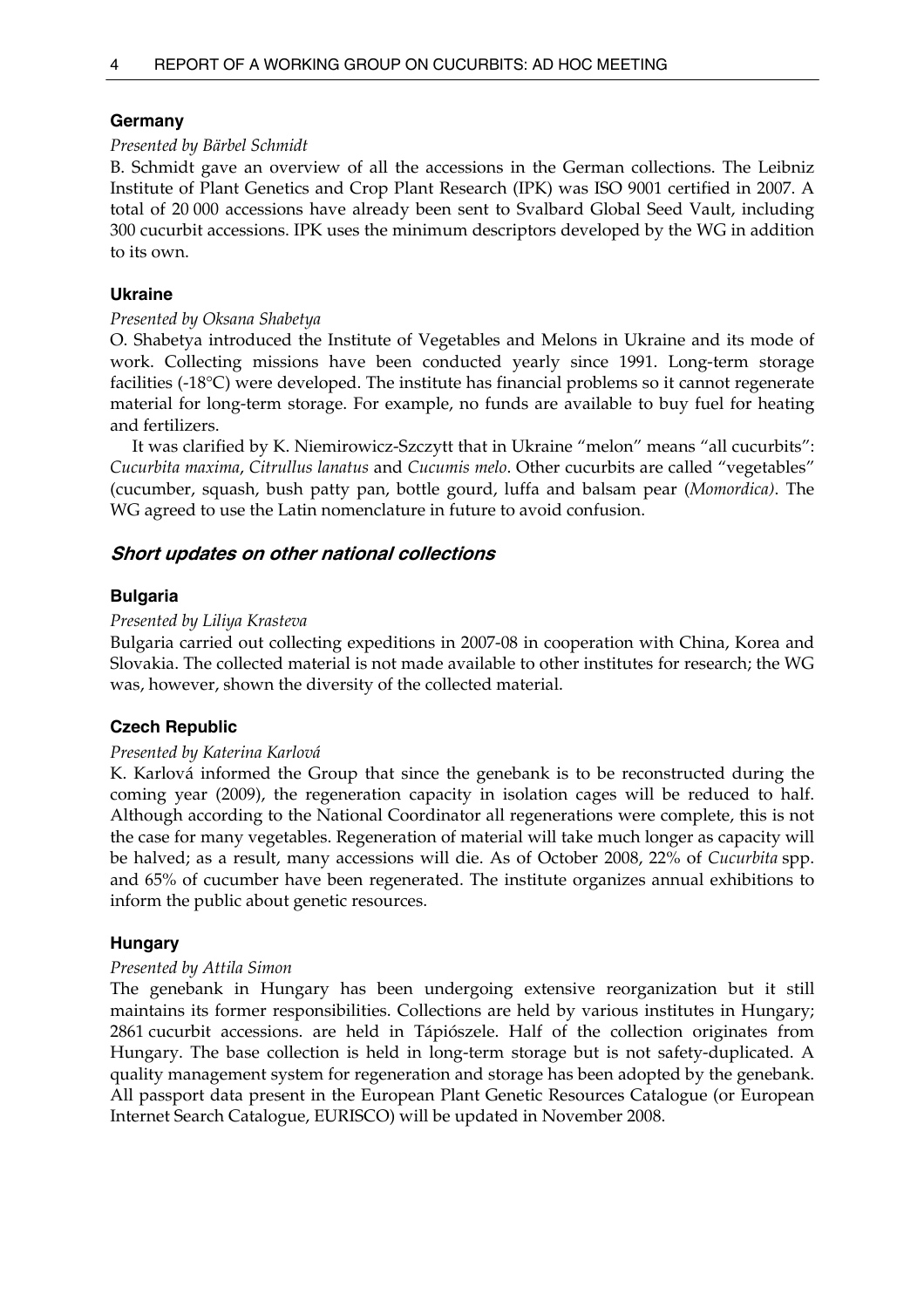#### **Israel**

#### *Updated by Yaakov Tadmor*

The Cucurbit section of the Agricultural Research Organization (ARO) is located in Newe Yaar Research Center, the northern branch of the Volcani Center.

 The cucurbits collection at the Newe Yaar Research Center comprises nearly 2000 accessions: 1000 *Cucumis melo*, 500 *Citrullus lanatus*, 340 *Cucurbita pepo*, 100 *C. maxima*, 50 *C. moschata*. They are stored as an active collection and maintained at 4ºC and 5-6% RH. Most of the *Cucurbita* spp. collection has been regenerated and characterized. The melon collection is partially characterized  $(\sim 60\%)$  while the watermelon collection is significantly less characterized (~20%).

 All collections are maintained as breeders' collections and not as a genebank. Most accessions are introductions and material collected from outside Israel, except some unique melon and watermelon accessions collected in Israel. There are no duplicated accessions in the *Cucurbita* collections but both melon and watermelon collections include duplicates because several contributors had supplied similar material. Most passport data are recorded in Excel format in the Newe Yaar computer system.

#### **Latvia**

#### *Presented by Liga Lepse*

Only *Cucumis sativus* and *Cucumis melo* originated in Latvia are preserved in the national collection. There are only a few accessions of these species.

#### **The Netherlands**

#### *Presented by Willem van Dooijeweert*

The Centre for Genetic Resources (CGN) holds two Cucurbit collections. The *Cucumis sativus* collection includes 922 available accessions. In 2007 and 2008, duplicates were removed on the basis of passport data. The second collection consisting of 100 *Cucumis melo* accessions of old Dutch varieties, material from the former Institute for Horticultural Plant Breeding (Instituut voor de Veredeling van Tuinbouwgewassen, IVT) not found in other *ex situ* collections, and original material acquired during collecting missions in Pakistan and Egypt. The material is being regenerated with the help of breeding companies. The second collection is not yet available.

 For characterization, CGN uses only the minimum descriptor list developed by the WG. The complete cucumber collection has been evaluated for certain diseases. CGN is actively requesting evaluation data from users of the material, sending automatically generated letters. All relevant data are entered into the database and made available through the Web site. More photographs of the accessions were added and shown on the Web site.

#### **Poland**

#### *Presented by Katarzyna Niemirowicz-Szczytt*

The Department of Plant Genetics, Breeding and Biotechnology has a total staff of 35 people (14 academic staff, 11 research and technical fellows, 10 postgraduate students).

 The main fields of research concern cultivated species of cucurbits (*Citrullus lanatus, Cucumis melo, Cucumis sativus, Cucurbita maxima* and *Cucurbita pepo*), as well as Solanaceae (*Capsicum annuum, Lycopersicon esculentum* and *Physalis ixocarpa*) and *Secale cereale* in Poland.

 More than 1000 cucurbit accessions are stored in the genebank of the Plant Breeding and Acclimatization Institute, Radzików. Teresa Kotlińska, the representative of the genebank, is also responsible for this collection. Samples are collected through expeditions organized once a year within and outside Poland. Sometimes material is obtained through donations.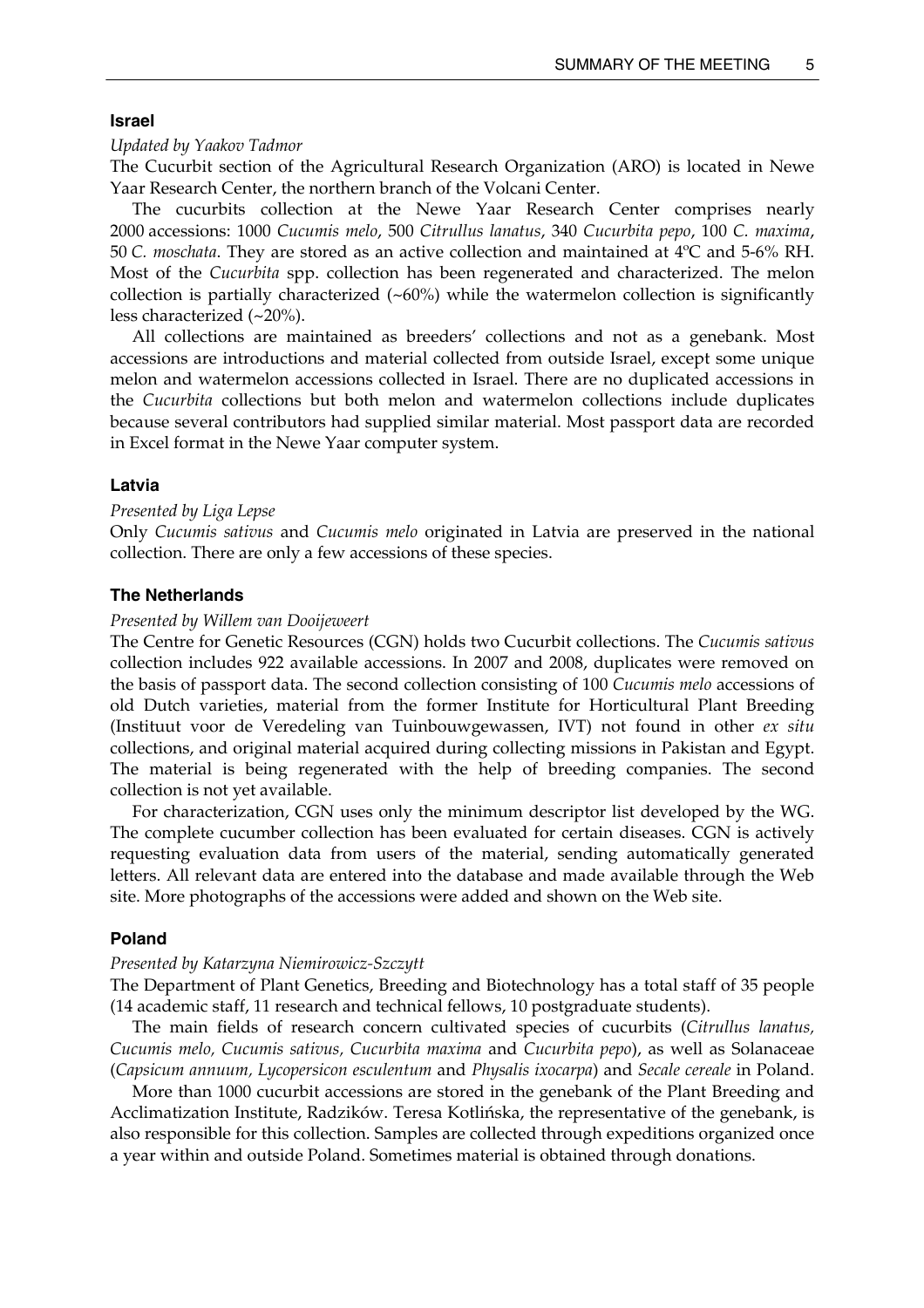#### **Portugal**

#### *Presented by Valdemar Carnide*

There are two main institutes in Portugal dealing with genetic resources: University of Vila Real (Universidade de Trás-os-Montes e Alto Douro, UTAD) and the Portuguese Genebank in Braga (Banco Português de Germoplasma Vegetal, BPGV). In total, about 650 accessions of cucurbits are conserved including 164 *C. melo* accessions and 110 *Cucurbita* spp. accessions. All material originates from Portugal.

 The material is conserved in the active and the base collections stored in the Genebank in Braga. About 150 accessions of different species were characterized using IBPGR descriptors.3 There are no duplicates. All passport data are stored in Excel format; the genebank data are in Access. Passport data will be uploaded in EURISCO at the end of 2008.

#### **Spain**

#### *Presented by María José Díez*

The Instituto de Conservación y Mejora de la Agrodiversidad Valenciana (COMAV) holds a collection of 2926 cucurbit accessions, including 1245 accessions of *C. melo*, 357 of *C. pepo*, 311 of *C. maxima*, 285 of *C. moschata*, 261 of *C. lanatus*, 182 of *C. sativus*, 82 of *C. ficifolia*, 54 of *Lagenaria siceraria,* 35 of *Cucurbita* spp. and 31 of *Cucumis* spp. Additionally, a collection of 83 accessions of wild *Cucumis* donated by the Center for Genetic Resources (Alcalá de Henares, Madrid) is maintained at COMAV, although it has not been regenerated yet. Most of the collection comes from Spain, only 20% originates from other countries.

 Approximately 79% of the collection has been regenerated and characterized. The descriptors used are based on those developed by IPGRI (now Bioversity International). All the minimum descriptors developed by the Cucurbits WG for each species are included in the lists. Photographs of plant, fruit and seed were taken for all the accessions characterized.

 The seeds are stored as an active collection, conserved in a climatic chamber at 3-4º C and 5-6% RH. Cold chambers for long-term conservation are under construction. Passport and characterization data are computerized. During the past 5 years, nearly 500 samples have been sent to organic farmers and traditional growers, research centres and to several research programmes on cucurbits carried out at the Institute.

 Among the subjects of cucurbits research conducted at COMAV are: "Construction of core collection of *C. pepo, C. moschata* and *C. maxima"* and "EcoTilling for identifying allelic diversity on disease resistance and fruit quality genes in a core collection of melon from all over the world". COMAV is also involved in a project for phenotyping and genotyping landraces collected in the Castilla-La Mancha Autonomous Community; the aim is to register them as different and unique high-quality varieties. A new project was initiated for increasing the availability of high-quality molecular markers for the study of *Cucurbita* genetic resources. For this purpose, the transcriptome of accessions belonging to the two *C. pepo* subspecies is being sequenced*.* The aim is to identify new EST-SSRs and EST-SNPs which are polymorphic in the genus *Cucurbita* and suitable for diversity studies. A population of Recombinant Inbred Lines (RIL) derived from different crosses useful for mapping desirable traits is also being developed.

#### **Turkey**

 $\overline{a}$ 

#### *Presented by Sevgi Mutlu*

Cucurbits accessions are conserved *ex situ* at the National Seed Genebank of Turkey at the Aegean Agricultural Research Institute (AARI) as active and base collections. There are

<sup>3</sup> Esquinas-Alcazar JT, Gulick PJ. 1983. Genetic resources of Cucurbitaceae: a global report. IBPGR Secretariat, Rome, Italy.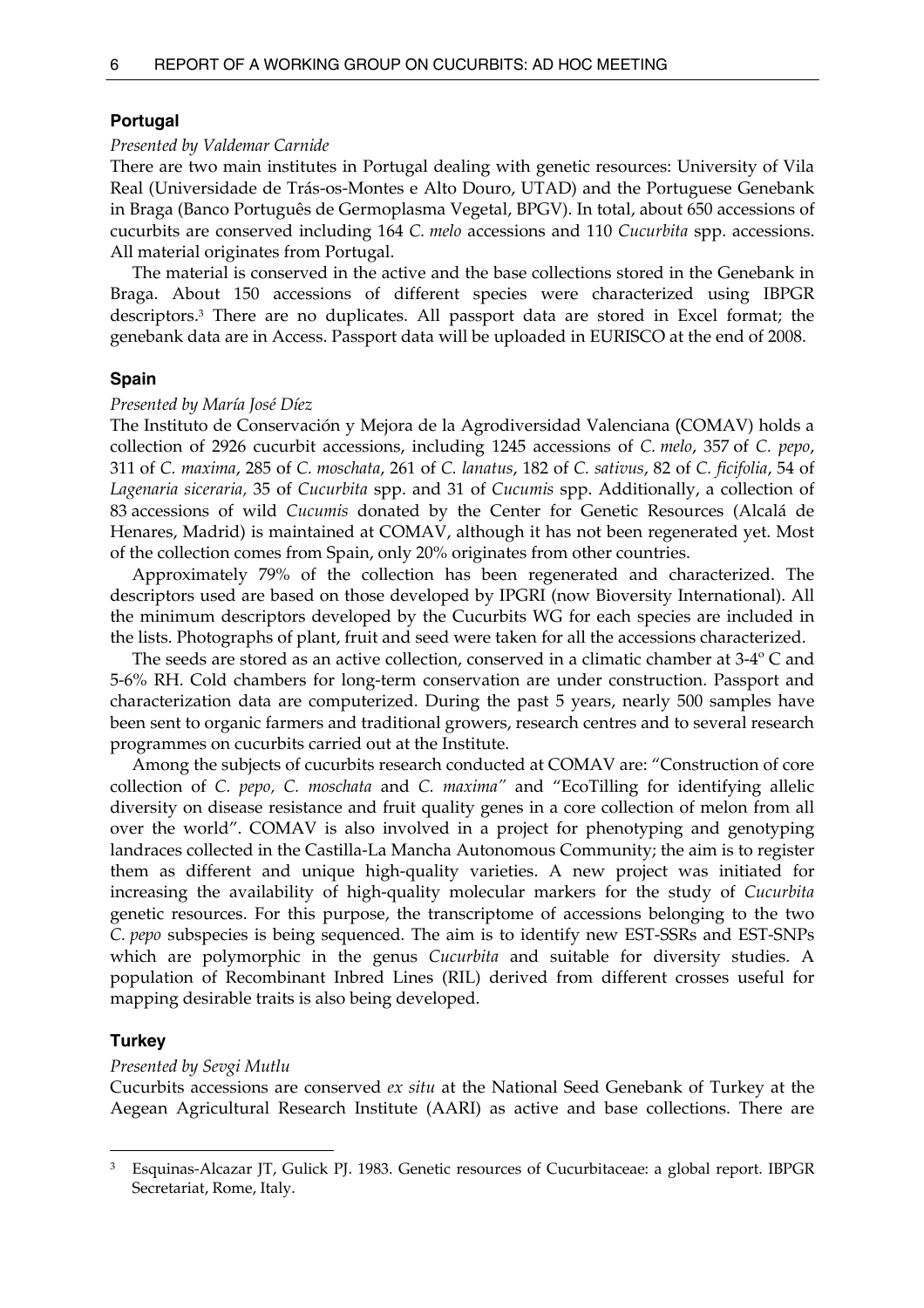about 1986 accessions. The *C. melo* collection has been regenerated and characterized. Photographs of leaf, plant and fruit types are taken and can be used as descriptors. Characterization of *C. moschata* and *C. maxima* collections will start in 2009.

## **Mode of operation: discussion of the workplan of the Cucurbits Working Group and its schedule**

#### **Introduction**

M.J. Díez presented the workplan agreed in Olomouc (2007) for the second half of Phase VII by the Cucurbits WG participants. An analysis of the degree of completeness of the objectives and the plans for Phase VIII developed during the same meeting were presented.

#### **Current status of the European Central Cucurbits Database**

As of October 2008, the European Central Cucurbits Database (ECCUDB) includes passport data from 39 European institutions for 24 899 accessions belonging to 22 genera and 90 species. The number of accessions belonging to the main cultivated species are: *Cucumis melo*: 3449, *Cucumis sativus*: 6398, *Citrullus lanatus*: 5794, *Cucurbita maxima*: 1904, *C. moschata*: 884, *C. pepo*: 3731, *C. argyrosperma*: 21 and *C. ficifolia*: 106.

 The ECCUDB also includes information about cucurbits taxonomy, links related to cucurbits information, information about on-farm activities conducted in Spain with cucurbits crops and the core collection of *C. pepo* constructed with the COMAV collection. As of 2008, the core collection included 56 accessions, representing 14.3% of the total collection of 391 accessions. Characterization data of this core collection are available on the Web page (http://www.comav.upv.es/eccudb.html); they include 2 plant descriptors, 12 for fruit and 5 for seed as well as links to images of all the accessions.

 Characterization data belonging to COMAV's *C. lanatus* and *C. sativus* collections were uploaded to the ECCUDB and are available online.

 A new field indicating if the accession had been selected as an MAA was added to the Database.

 The ECCUDB uses Microsoft Access because it provides for easy development and data entry. The characterization and evaluation data are stored using a relational database management system (RDBMS). Active Server Pages (ASP) scripting is used for online database queries. The query results can be downloaded in .csv format.

 After the presentation, M.J. Díez asked all the partners to send characterization and evaluation data to improve the quality of the ECCUDB and to facilitate the selection of MAAs needed to implement AEGIS in future. K. Karlová was unsure whether it was appropriate to upload characterization data gathered in just one year without replication. There was some discussion about this question, and the Group agreed that this is acceptable because in genebank management it can take a long time before an accession is grown again. Participants agreed to send observations of one year to the ECCUDB and that these data should be supported with others on the year, country, locality and methodology used for regeneration.

 M.J. Díez showed parts of the Database. A new section on *in situ* and on-farm conservation has been added to the homepage. Addresses of institutes, companies and nongovernmental organizations (NGOs) working in this field are given by country. All partners were asked to provide additional addresses. M.J. Díez suggested that the addresses could be easily obtained from the representative of the ECPGR *In situ* and On-farm Conservation Network.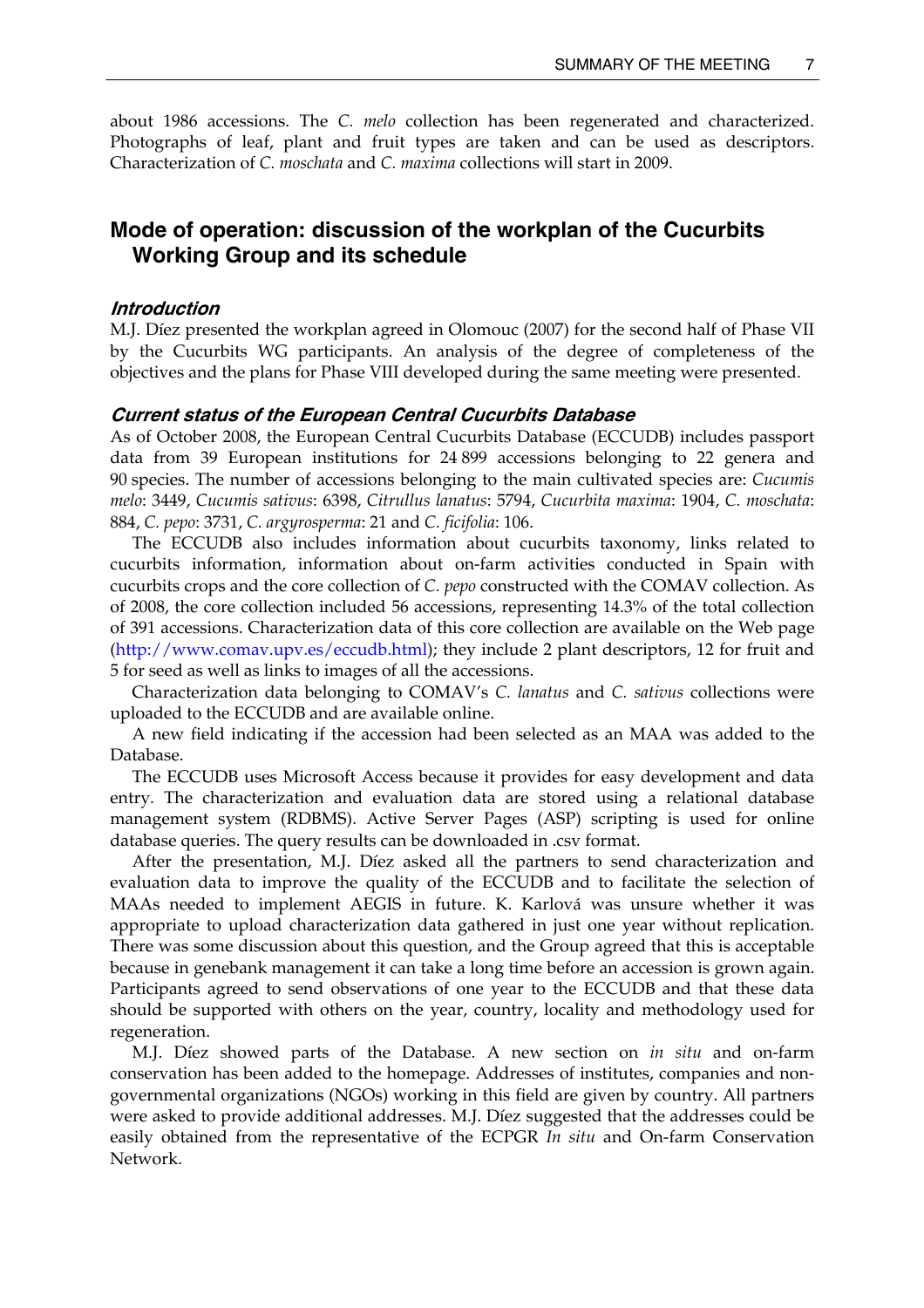The Group agreed to modify the ECCUDB in order to indicate the "status" of each accession. The Database Manager will add new fields for "unique accession", "duplicate accession", "duplication group", "MAA" and "AEGIS".

## **A European Genebank Integrated System and the role of Working Groups in its implementation**

#### **Background, goal, scope**

#### *Presented by W. van Dooijeweert*

During the second half of Phase VII the concept of "A European Genebank Integrated System" (AEGIS) had progressed significantly. W. van Dooijeweert presented the background and the goal of AEGIS to the WG members.

 In Europe many collections of crops are maintained by genebanks, universities, research stations, breeding companies and NGOs. It takes a lot of effort to maintain all these collections. W. van Dooijeweert explained that there were more than 1.1 million accessions held in Europe but many were duplicates, entailing a waste of time and money when these accessions are made available free of cost.

 The idea of AEGIS is to establish a virtual genebank containing unique and economically important accessions defined as the "Most Appropriate Accessions" (MAAs). The concept is described as follows:

- Conserving safely and in the long term the genetically unique and important accessions for Europe, at the same time ensuring their genetic integrity, viability and availability for breeding, research and education;
- Each collection holder conserves its own MAAs in its own genebank (virtual genebank);
- MAAs must be made available under the "Standard Material Transfer Agreement" (SMTA) of the International Treaty (IT).

The benefits of implementing AEGIS are:

- Improved collaboration among European countries
- Cost-efficient conservation activities
- Reduced redundancy in European collections
- Improved quality standards of the conserved material across Europe
- Improved quality and quantity of data on the European collections
- More effective regeneration
- Improved security of germplasm through safety-duplication
- Improved characterization and evaluation
- Facilitated access to germplasm
- Improved linkages between genebanks.

 The first step to be taken will be an official agreement among the countries that want to be members of AEGIS. A Memorandum of Understanding (MoU) was developed and it was approved during the Eleventh Meeting of the Steering Committee. The MoU should be signed by the member country's representatives. An Associate Member Agreement should be signed between individual genebanks wishing to participate in AEGIS and the concerned National Coordinator. The MoU will enter into force after it has been signed by ten countries, after which AEGIS will be formally operational. A member of the Steering Committee expected this could take 1-2 years; the Secretariat expects an earlier formal start of AEGIS.

 EURISCO and the CCDBs must be adapted to document which accessions are part of AEGIS and of the Multilateral System (MLS). Two new fields for "MLS status" and "AEGIS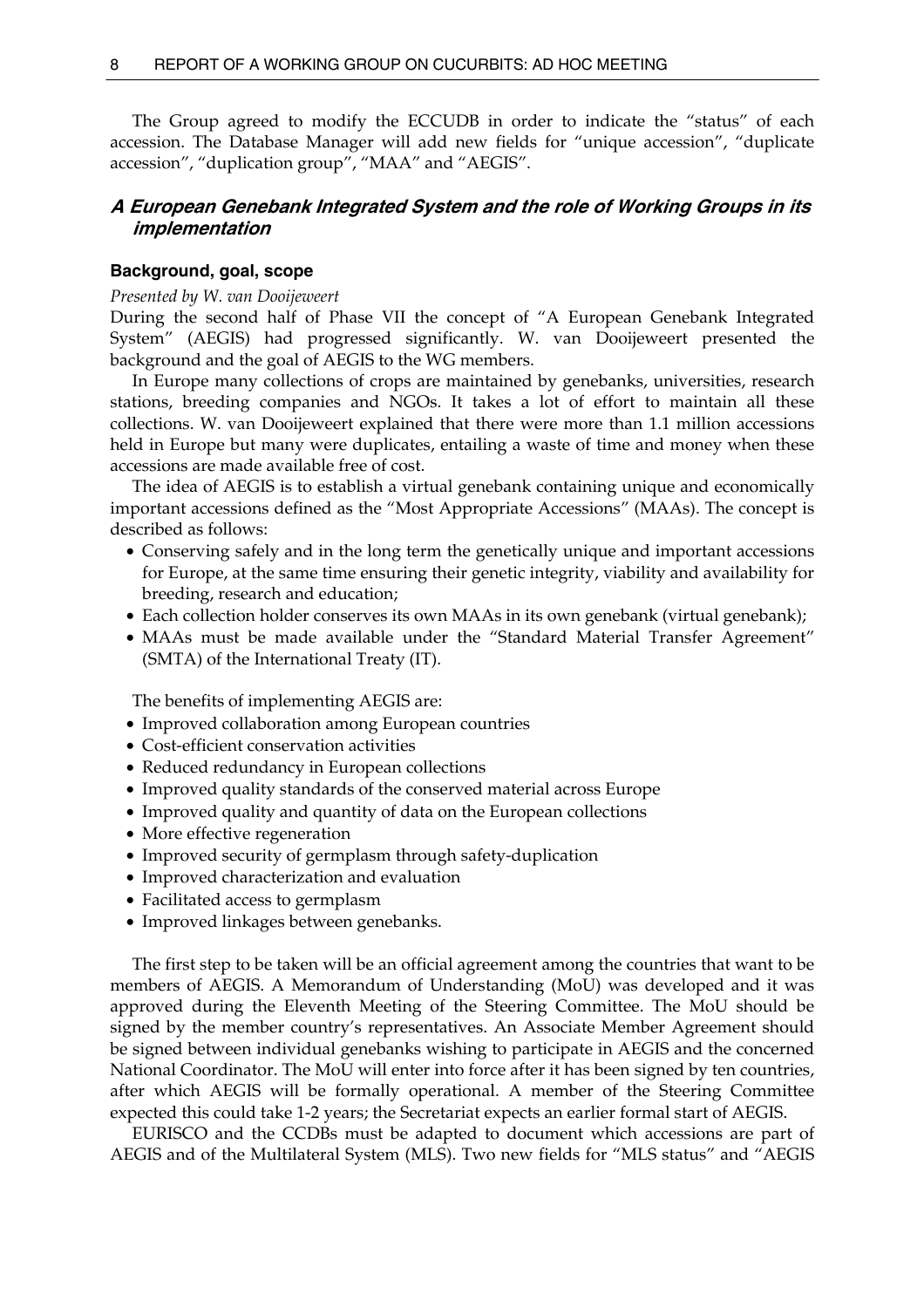status" have already been integrated in EURISCO. Fields to indicate unique or duplicate accessions must be added in the CCDBs.

 Details of the AEGIS concept are spelled out in the "Strategic Framework" document available on the AEGIS Web page. An overview of the updated AEGIS concept was given and discussed point by point. The members of the WG discussed the requirements for the MAAs, safety-duplication, use of the CCDBs, quality standards, legal status and possible financing for the work to be done. As the AEGIS concept is still being refined, participants are encouraged to read the information posted on the AEGIS Web page (http://www.aegis.cgiar.org/).

 Specific tasks such as defining MAAs, crop conservation guidelines and a quality management system for the Cucurbits WG were mentioned; they were discussed in a later session of the meeting.

 During the discussion, some partners stated they had heard about AEGIS but were not informed about recent developments. Others found the whole concept to be still confusing. There were many questions about the way collection holders could or should take part in the initiative. There was general consensus about moving in the direction of AEGIS, but participants felt they were hampered by insufficient funding. W. van Dooijeweert stated that in the spirit of ECPGR most of the work should be done as part of routine genebank management. He explained that collection holders could eventually save funds if they did not have to manage accessions that were maintained by and available from partner institutions.

 All agreed that additional funding at the beginning would help in moving AEGIS forward. The WG should therefore find additional funds through, for instance, EU projects. The topic was discussed in a later session of the meeting.

#### **Germplasm to be included in AEGIS: the concept of the Most Appropriate Accessions**

#### *Presented by M.J. Díez*

AEGIS will comprise the "Most Appropriate Accessions (MAAs)", selected on the basis of a list of binding "selection requirements" and a number of "selection criteria" that would be determined by the WG.

The "selection requirements" are:

- *a. Material under the management and control of the member countries and their associate members, in the public domain and offered by the associate members for inclusion into AEGIS*
- *b. Genetically unique within AEGIS, to the best available knowledge (assessment of genetically distinct accessions to be based on available data and/or on the recorded history of the accession)*
- *c. Plant genetic resources for food and agriculture as defined in the International Treaty, as well as medicinal and ornamental species*
- *d. Germplasm of European origin or that is introduced, which is of actual or potential importance to Europe (for breeding, research, education or for historical and cultural reasons).*

 The different ECPGR Crop Working Groups will determine the "selection criteria" that will be used when deciding which accession should be accepted among two or more duplicates or groups of very similar accessions. These criteria will include aspects such as the comprehensiveness of existing passport data, number of regeneration cycles, health status, existence of characterization and evaluation data, whether the accession is maintained in the country where it was collected or originated, and others.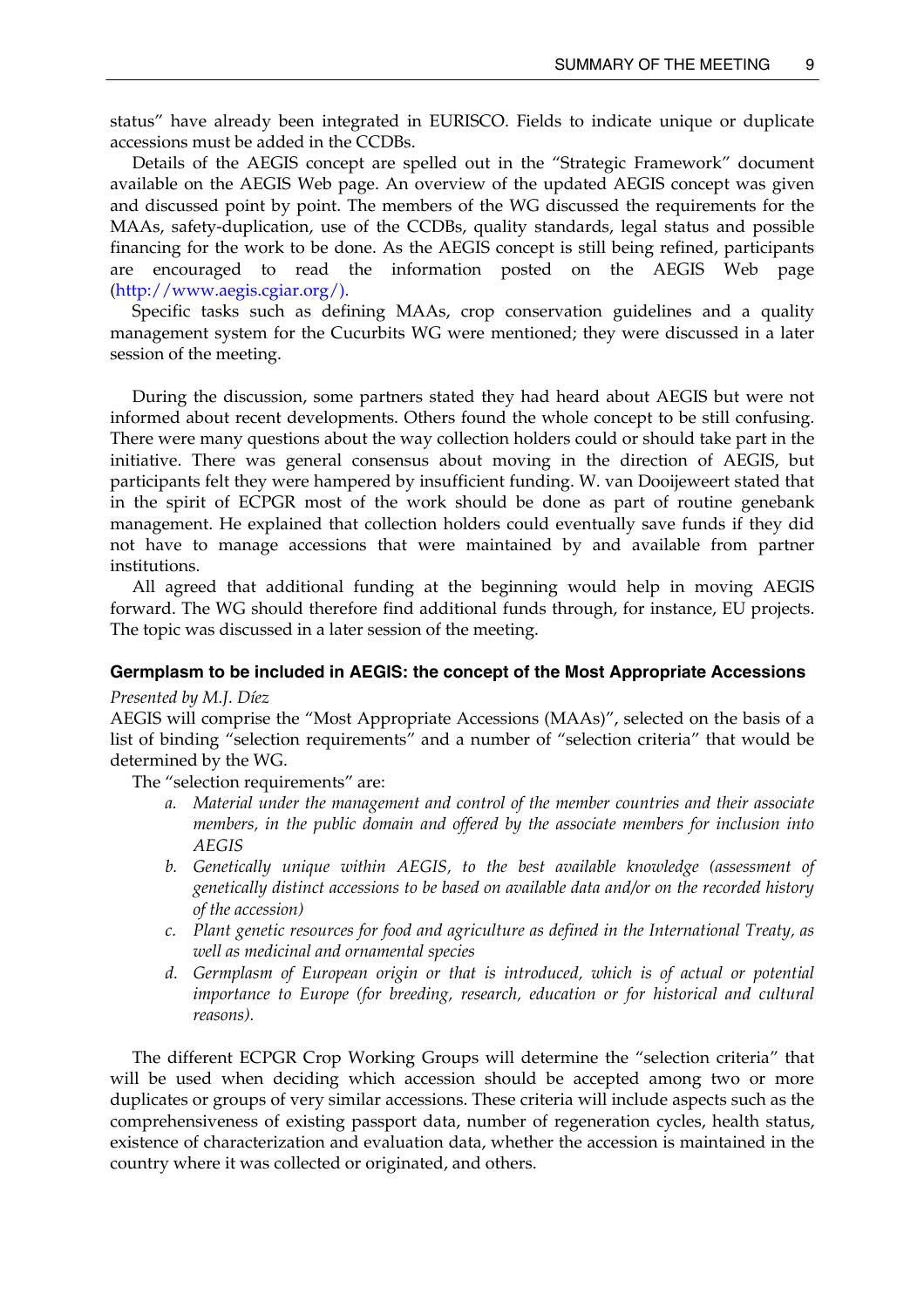## **The role of the Crop Working Groups in the selection of the MAAs**

#### *Presented by M.J. Díez*

M.J. Díez explained the role of the ECPGR Crop Working Groups. The definitions given in the Memorandum of Understanding (MoU) were read and discussed.

 Point (d) of Article 5 ("Relationship of AEGIS with ECPGR") of the MoU for the establishment of AEGIS, defines the role of the ECPGR Crop Working Groups as follows:

 *The ECPGR Working Groups will provide technical support for the implementation of AEGIS, including:* 

- *adopting crop-specific criteria that are consistent with the general requirements adopted by the ECPGR Steering Committee for the selection of the accessions to be proposed for registration as European Accessions;*
- *helping to identify and making recommendations to the participating countries regarding the accessions proposed for registration as European Accessions;*
- *preparing and coordinating the implementation of Crop Conservation Work Plans;*
- *proposing minimum agreed standards for the management of the European Collection on a crop genepool specific basis for adoption by the ECPGR Steering Committee.*

## **Case study I. The example of the Brassica Working Group**

## *Presented by W. van Dooijeweert*

 $\ddot{\phantom{a}}$ 

Since *Brassica* is one of the four model crops for the implementation of AEGIS, the WG on *Brassica* developed a draft method for selecting MAAs. *Brassica* is a cross-pollinated crop and is therefore comparable to Cucurbits. W. van Dooijeweert handed out the updated *Draft Selection Criteria* compiled at the AEGIS model crop curators' meeting of 1-3 July 2008 in Radzików, Poland. He briefly presented the different types of selection criteria:4

- 1. Selection requirement: must be approved by the Steering Committee
- 2. Priority selection criteria: to be decided and used by countries for nomination of MAAs
- 3. Selection criteria: to be decided and used by the WG for nomination of MAAs.

 The *Brassica* WG chose *B. rapa* as the model crop for a case study to highlight problems in the identification of MAAs. Two members performed this exercise separately to check if the same results were obtained when using the same selection criteria. The *Brassica* report of the Radzików meeting5, in which the working method is explained, was distributed among the members of the Cucurbits WG. The participants discussed the recommendations and concurred that the databases should be updated to contain as many data as possible because it was currently impossible to select MAAs due to insufficient data. In the *Brassica* case, the subjectivity of the selection criteria posed another problem; it resulted in different sets of MAAs selected by the two members, although they used the same criteria.

 The participants discussed whether the methodology used by the *Brassica* WG could be applied by the Cucurbits WG or whether another approach was needed. They concluded that parallel and independently to the selection of MAAs, the work on identification of unique and possible duplicates in the ECCUDB could be started.

After July 2008, the concept of selection criteria was simplified, leaving only two categories: "selection requirements" and "selection criteria", as explained above.

<sup>5</sup> Available from http://aegis.cgiar.org/documents/crop\_specific\_documents.html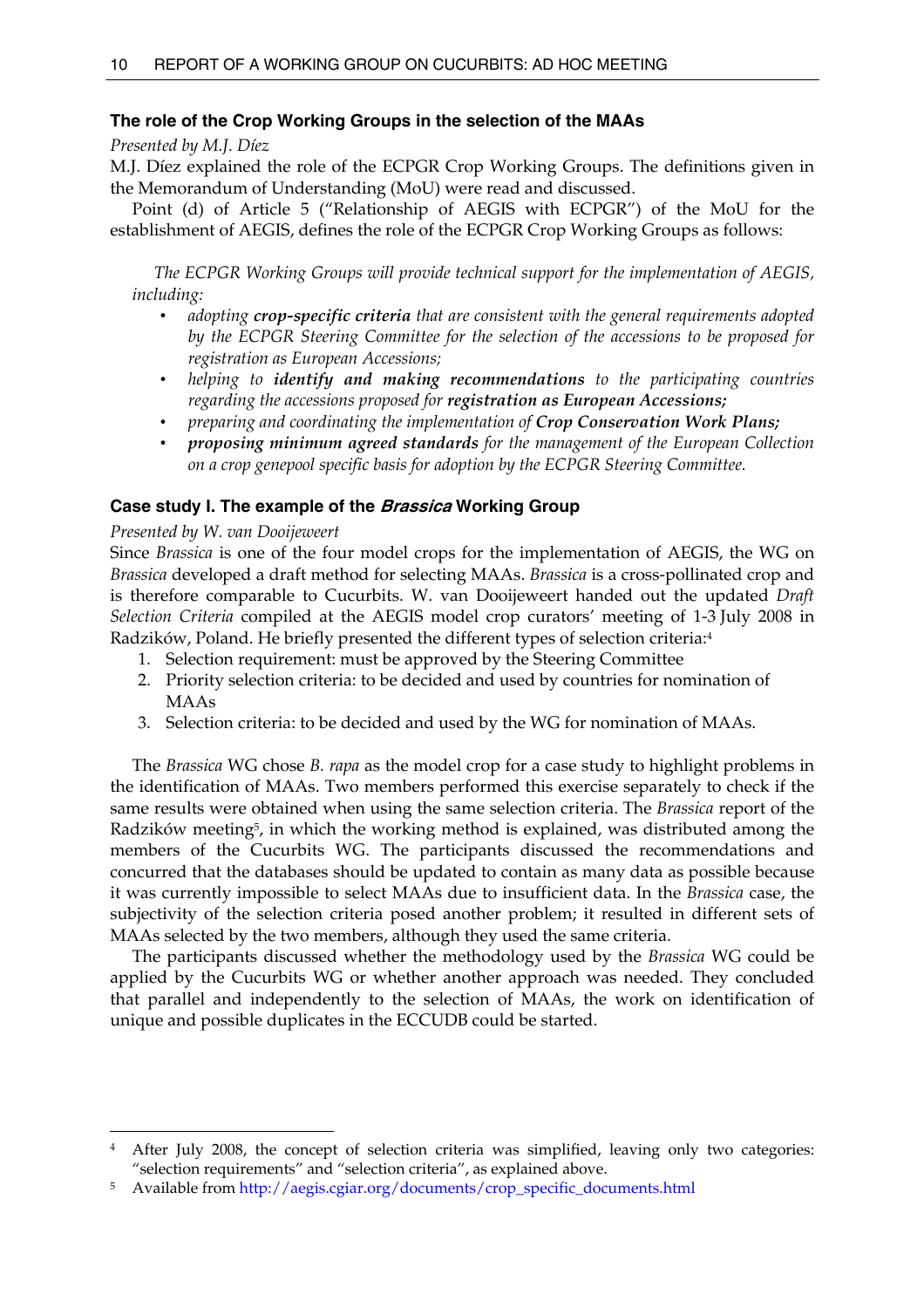#### **Case study II. Selection of MAAs in the COMAV's Cucurbita pepo collection**

#### *Presented by M.J. Díez*

To illustrate the selection of MAAs in a collection of cucurbits, M.J. Díez explained a case study conducted with the *C. pepo* collection held at COMAV, Universidad Politécnica de Valencia (UPV). Prior to the selection of MAAs, a study of the general characteristics of the collection has to be carried out. COMAV's *C. pepo* collection consists of a total of 391 accessions, for the most part of Spanish origin. The entire collection is fully documented with passport and characterization data (molecular characterization only partially conducted but not necessary for the selection of MAAs). A core collection was built. Accessions were collected in 37 provinces and 194 localities. No more than seven accessions were collected in the same locality (most often only two or three). Completeness in COMAV´s database was checked for the following fields and presented as initial information: ACCENAME, ORIGCTY, SAMPSTAT, COLLSITE, COLLNUMB, OTHERNUMB, DONORNUMB and DONORCODE.

Subsequently, the following steps were taken for selecting MAAs:

- Elimination of non-Spanish accessions: 391-94 = 297.
- Sorting of the accessions by province and locality.
- Checking the field "ACCENAME" and also the characterization data. In this collection the common name included in the field ACCENAME is "calabaza", a generic Spanish term for "pumpkin". Therefore, **the field ACCENAME is not very informative and useful for selecting MAAs**. Instead, characterization data and other information included in "Notes" are useful.
- Exclusion of the duplicated accessions based on the above information.
- Taking the following into account for excluding accessions:
	- Completeness of passport data
	- Number of regenerations
	- Health of seeds and other criteria.

 The accessions originating from other countries (accessions collected by the holder in other countries) can be reviewed after this first selection.

 This completes the selection process conducted by the holding institute. A Committee of experts composed of some selected members of the Cucurbits WG, including the Database Manager, has to be created. The list of MAAs selected by the holding institute is then sent to the Cucurbits WG Committee, which checks the list for duplicates in the ECCUDB. The revised list is sent to the holding institute and finally approved.

 After the explanation of this example, the pros and cons of this methodology were discussed, also considering as examples collections with different characteristics. M.J. Díez stressed the importance of the first selection of MAAs, which should be conducted by the curators of holding institutes, given their deeper knowledge of their own materials.

 M.J. Díez, together with W. van Dooijeweert, will examine more case studies, taking into account the different characteristics of the cucurbit collections of the WG members. After consulting J. Engels and L. Maggioni at the ECPGR Secretariat about these case studies, they will forward them to the WG members to help them in the selection of MAAs in their collections.

#### **Discussion on AEGIS: problems, sharing of responsibilities**

The idea of AEGIS was still confusing to the partners even after the presentation of the concept of MAA selection and the case studies. All partners were willing to implement the concept, but stressed the need to start with a small pilot project. They agreed that *Cucumis melo* would be a good case study, since almost all partners hold accessions of this species.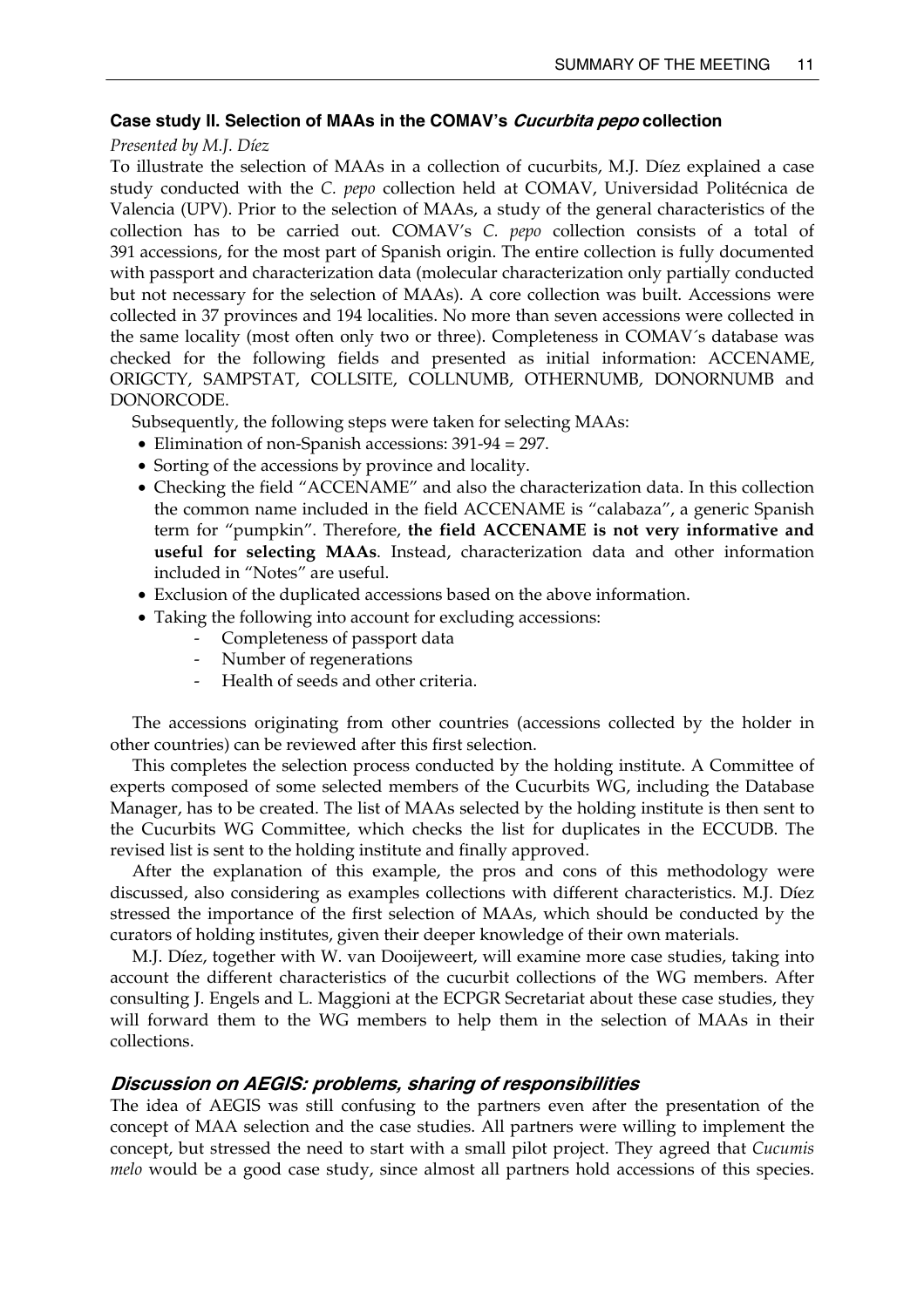Collection holders will start by identifying MAAs in their own collection. To facilitate this exercise the Chair and Vice-Chair will adapt the flow chart developed by the *Brassica* WG by incorporating the **"Selection Requirements"** approved by the Steering Committee and the **"Selection Criteria"** to be agreed by the WG. The flowchart will be sent to partners tentatively before December 2008. Partners will indicate which problems they had encountered while using the flowchart. The results would be sent to M.J. Díez by the end of March 2009.

 It was decided that a small group of experts (maximum four persons) would be formed for each crop. V. Carnide thought that experts should be drawn from different regions. The nomination of experts was postponed until the results of the pilot project were made available. The formation of expert groups will be done through email.

## **The way ahead**

#### **Establishment of minimum descriptor lists for each crop**

M.J. Díez distributed the draft minimum descriptor list for *Cucurbita* that she had developed in collaboration with E. Křístková, from Czech Republic. The participants discussed each descriptor and decided whether or not to include it in the minimum list. According to the WG experts, all descriptors were needed and could be kept in one list. The list was even extended to 29 descriptors. Although this is a large number, the descriptors were considered necessary and approved by all the participants.

 B. Schmidt presented the list for *Lagenaria,* which was used at IPK for *Cucurbita* and *Lagenaria.* A hardcopy was distributed to all members. Experts on *Lagenaria* will send their comments on it to M.J. Díez before mid-December 2008. It was stressed again that it should, if possible, be a minimum list with 10-15 descriptors. The first draft will be developed by M.J. Díez on the basis of the comments received.

 Y. Tadmor presented a few slides showing the morphological variation in *Momordica* spp. It is known that this crop holds many health-beneficial traits such as insulin production and resistance traits such as the antifungal activities of leaf extracts. Research on these traits and evaluation of resistance to *Fusarium*, *Alternaria* and powdery mildew is under way in Israel. Y. Tadmor will work with Y. Burger to produce the first draft of a minimum descriptor list for *Momordica,* which will be sent to M.J. Díez by mid-November 2008.

The three draft lists of minimum descriptors will be posted on the Web site.

#### **Status of the needs for regeneration and possible solutions**

W. van Dooijeweert introduced the topic. It is widely known that regeneration is needed to enlarge collections and to produce healthy seeds in sufficient quantity. Some collection holders have no problems in regenerating seeds, but for others it is almost impossible due to different reasons. Each member's situation was discussed and possible solutions for problems were suggested.

#### **Bulgaria**

The Institute for Plant Genetic Resources "K. Malkov" (IPGR) has problems with regeneration of its material. Half of the collection should be regenerated to have enough seeds with good germination percentage. IPGR intends to start using isolation cages.

#### **Czech Republic**

Regeneration of the Cucurbit collection is under way; 40% has been completed. Due to new policy decisions, the capacity of isolation cages has decreased to 50%. Consequently, only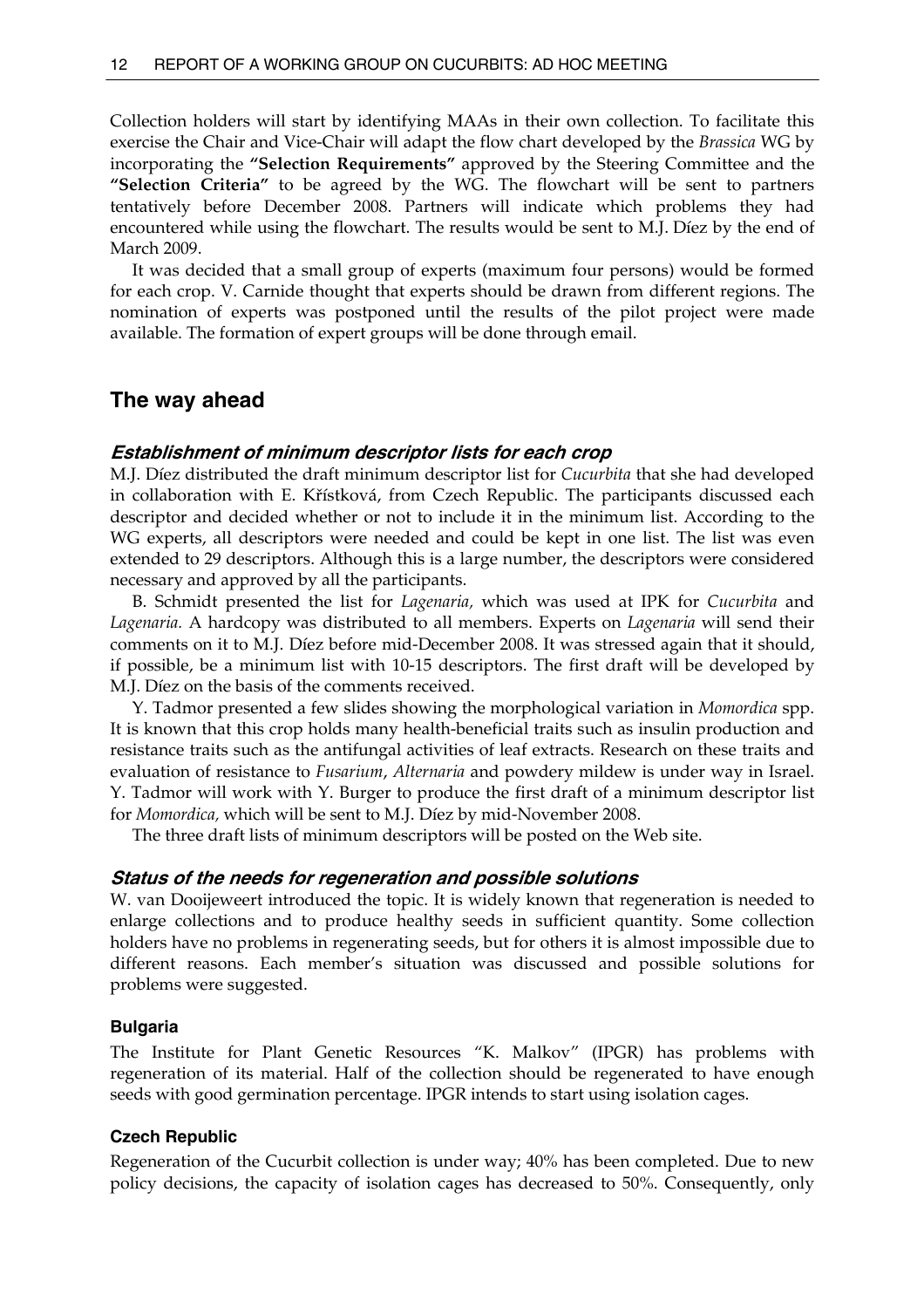20-30 accessions can be regenerated each year, placing many accessions at risk. Thirty *Cucurbita* spp. accessions did not germinate anymore. The genebank does not envisage seeking assistance from other institutions; however, K. Karlová plans to raise this issue once again for internal discussion. Fortunately, the accessions of Czech origin have already been regenerated.

## **Georgia**

The genebank in Georgia is new. Only 28 accessions have been collected to date and are in good condition.

## **Germany**

IPK has enough capacity to regenerate all its material. The *Momordica* collection is however a problem, since it has to be regenerated every 4 years due to rapid loss of germinability. B. Schmidt is seeking protocols to store the material for a longer period.

## **Hungary**

The status of Cucurbits in Hungary is acceptable. Only 96 accessions need urgent regeneration, which can be handled by the institute.

## **Israel**

The genebank in Israel focuses only on endemic species. Other collections such as the Cucurbits have to be maintained by the holder. Although there are no funds for regeneration, the Ministry does not allow assistance from private companies. This is a big problem for the *C. melo* and *C. lanatus* collections. Y. Tadmor is seeking solutions for saving the collections.

## **Latvia**

The Latvian genebank is relatively new. It contains only a few accessions of Latvian origin, which were included in the genebank in 1980. Although there is no national support, the genebank does not face any problems.

## **The Netherlands**

CGN has no problems in regenerating material; 99% of the collection is available thanks to the support from Dutch companies. They also help in regenerating material if it does not meet the seed quality requirement of CGN anymore. Some companies indicated they were also interested in regenerating material for other genebanks, as input in kind.

## **Poland**

Poland has no problems in regenerating accessions. Since 13 years, funds have been provided by the government for regenerating the collection, which is considered a continuing exercise. The collection is in good shape.

## **Portugal**

The cucurbit collection in Vila Real is in good condition. As the samples are small, no regeneration is needed at the time. Some project funds are available for collecting, but the institute has no funds for maintaining genetic resources and will have to seek project funds for regeneration. The genebank in Braga has no means for regeneration either.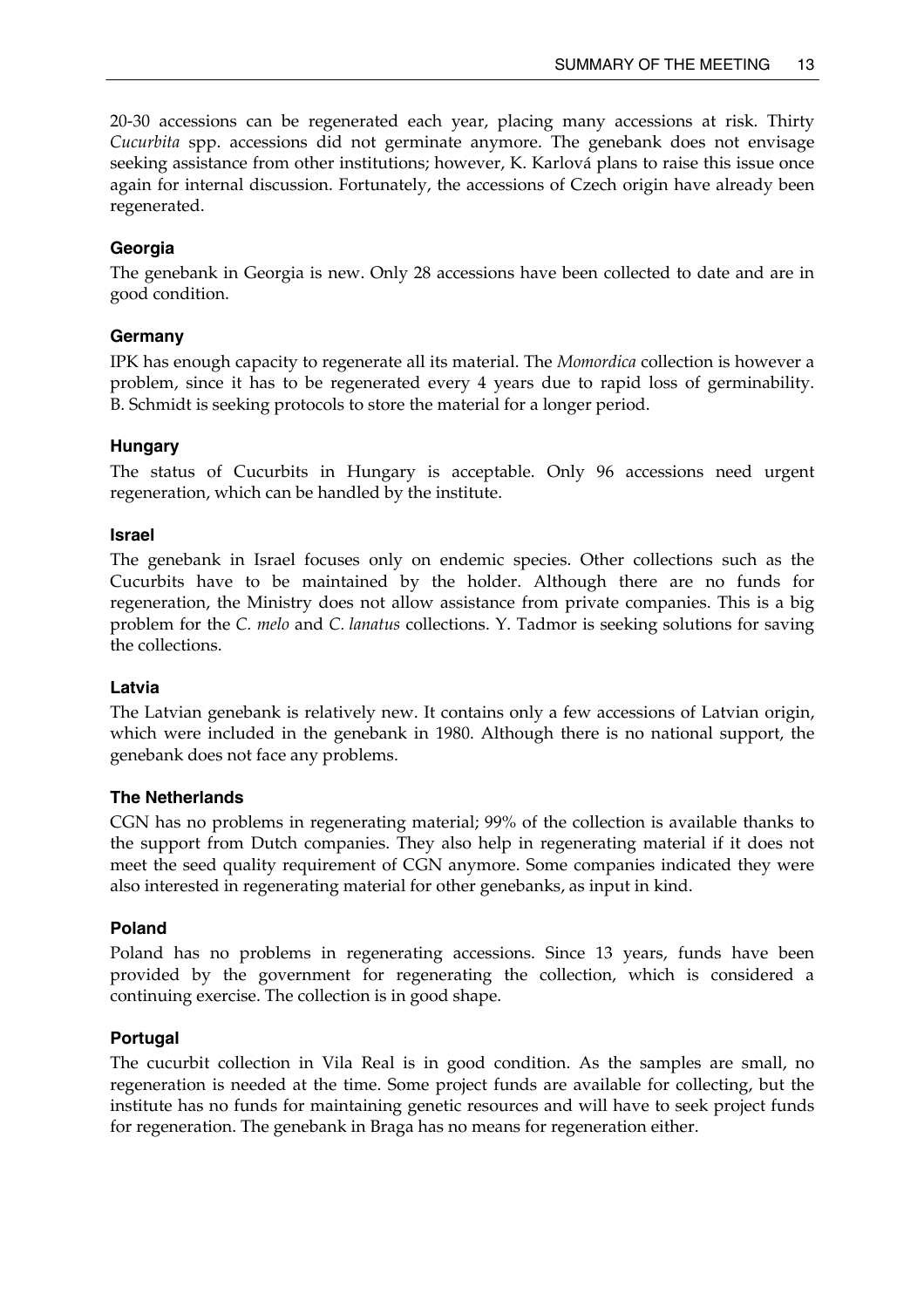#### **Spain**

For the collections of COMAV there are no problems. The genebank works together with 13 institutes for regenerating material.

#### **Turkey**

Regeneration of the *Cucurbita* collection is needed. The *C. melo* collection is the only one that has been regenerated. Regeneration of the other Cucurbits is planned.

#### **Ukraine**

The institute holds 6000 accessions but only 100 are in long-term storage. The material is in good condition. The only financial support from the government is in the form of salaries. The institute has good facilities, but no funds for fertilizers, fuel, pesticides, etc. The only way to safeguard the collection is to produce many varieties, which could generate income for the institute.

 W. van Dooijeweert commented on these reports from the different countries. Funding was apparently the most common problem. He reminded participants of the offer made by some private companies for regeneration. Material could also be regenerated at a partner's genebank. This solution is sometimes cheaper, provided the genebank ensures the required quality. It could be profitable for both parties: one genebank could get more regenerations for the same amount of money and the other could earn income to do (extra) regenerations.

 Y. Tadmor mentioned that some wealthy individuals also offered support for regeneration, as in the case of Amy Goldman from USA for *C. melo*.

## **Planning for safety-duplication of each collection under long-term conservation conditions**

#### *Presented by W. van Dooijeweert*

Safety-duplication and the availability of hosting "black boxes" are high priorities of ECPGR and the Cucurbits WG. To avoid the loss of valuable germplasm due to lack of storage facilities, disasters, etc., germplasm must be stored in a second place, preferably outside the country, under long-term storage conditions. This practice was stressed again in relation with the AEGIS principle. There are two possibilities for storing safety-duplicates: in the Svalbard Global Seed Vault and under black box arrangements in a partner's genebank. Bulgaria, Germany (20 000 accessions, of which 300 Cucurbits) and The Netherlands (20 000 accessions, of which 950 Cucurbits) have sent safety-duplicates to Svalbard. Czech Republic is planning to send its cereal collection. The table on the status of safety-duplication (p. 9, report of the first meeting in Plovdiv, Bulgaria, September 2005) was reviewed. All partners were asked the same three questions about the level of safety-duplication, long-term conservation facilities and availability for hosting black boxes. The results of the survey are presented in Table 1.

 The WG's efforts to improve safety-duplication have to date resulted in the signing of a Memorandum of Understanding between CGN, The Netherlands, and IPGR, Bulgaria. WG members were encouraged to review their own level of safety-duplication and urged to make arrangements with partners' genebanks when necessary.

 The representatives of Georgia and The Netherlands agreed to investigate the possibility of sending safety-duplicates of the small collection in Georgia to the Netherlands.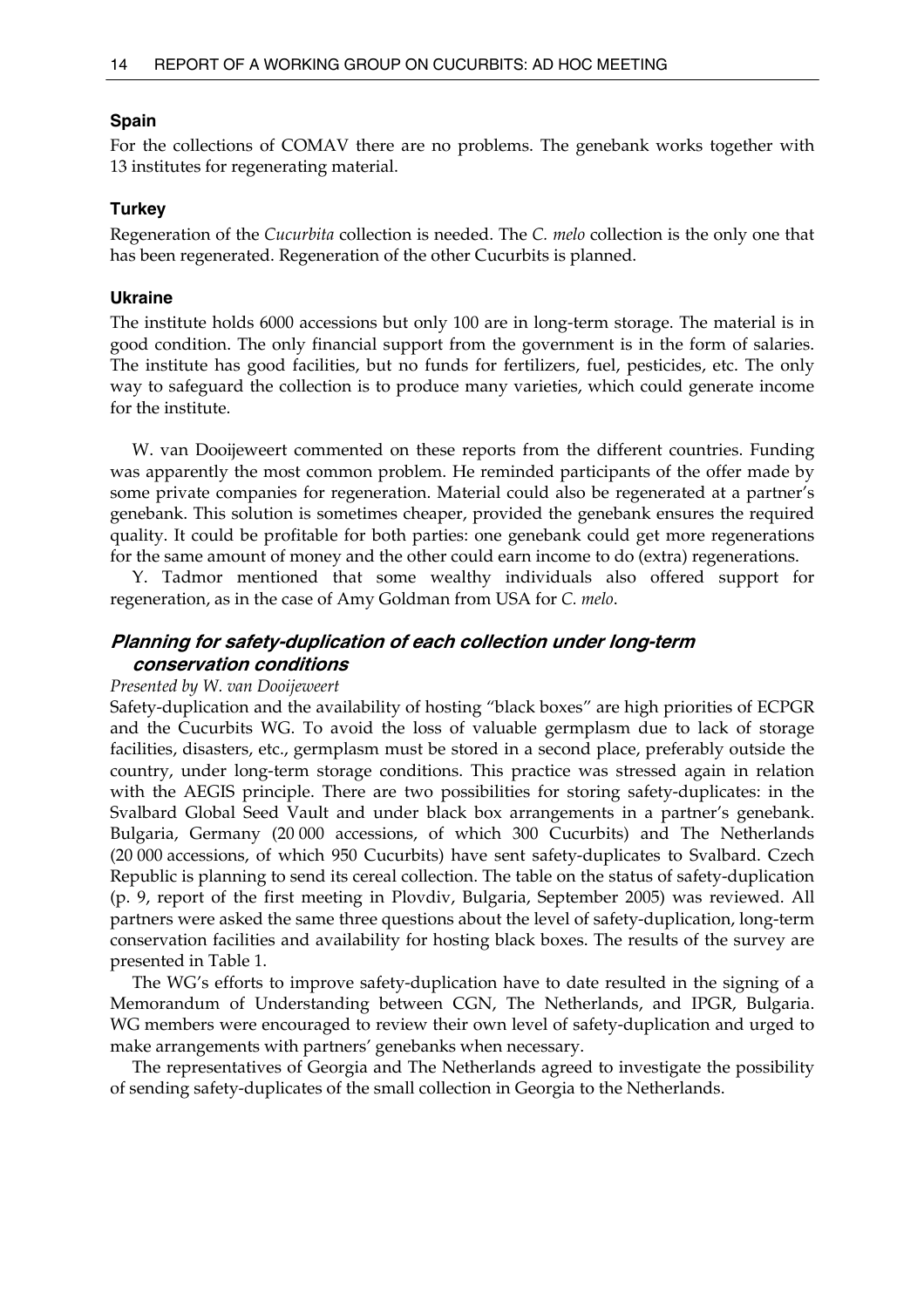| Country                   | <b>Holding institute</b>                                                                                                 | Safety-<br>duplication                                         | Long-term<br>conservation<br>facilities | <b>Availability</b><br>for hosting<br>black boxes                                                                 |
|---------------------------|--------------------------------------------------------------------------------------------------------------------------|----------------------------------------------------------------|-----------------------------------------|-------------------------------------------------------------------------------------------------------------------|
| <b>Bulgaria</b>           | Institute for Plant Genetic<br>Resources "K. Malkov" (IPGR),<br>Sadovo                                                   | 100%, only within<br>the institute                             | Yes                                     | To be<br>discussed                                                                                                |
| Czech Republic            | Crop Research Institute (CRI),<br>Prague                                                                                 | 30%, in Prague<br>(but 100% of the<br>regenerated<br>material) | Yes                                     | Yes, under<br>bilateral<br>agreement,<br>but only in<br>limited<br>amounts,<br>depending on<br>the sample<br>size |
| Georgia                   | Institute of Farming, Mtskheta,<br>Tserovani                                                                             | $0\%$                                                          | <b>No</b>                               | No                                                                                                                |
| Germany                   | Leibniz Institute of Plant Genetics<br>and Crop Plant Research (IPK),<br>Gatersleben                                     | 100%                                                           | Yes                                     | Yes.<br>depending on<br>available<br>space                                                                        |
| Hungary                   | Institute for Agrobotany, Tápiószele                                                                                     | 66%, only within<br>the Institute                              | Yes                                     | <b>No</b>                                                                                                         |
| Israel                    | Newe Yaar Research Center, ARO,<br>Ramat Yishai                                                                          | $0\%$                                                          | Yes                                     | No                                                                                                                |
| Italy                     | Experimental Institute Monsampolo<br>del Tronto                                                                          | No; can consider<br>sending duplicates                         | No                                      | No                                                                                                                |
| Latvia                    | Pure Horticultural Research Station,<br>Tukuma Raj                                                                       |                                                                |                                         |                                                                                                                   |
| The Netherlands           | Centre for Genetic Resources,<br>Wageningen, The Netherlands<br>(CGN)                                                    | 100%                                                           | Yes                                     | Yes                                                                                                               |
| Poland                    | <b>National Plant Genetic Resources</b><br>Centre, Plant Breeding and<br>Acclimatization Institute (IHAR),<br>Radzików   | Currently not<br>duplicated                                    | Yes                                     | Yes                                                                                                               |
| Portugal                  | Banco Português de Germoplasma<br>Vegetal (BPGV), Braga                                                                  | 50%, in the<br>Genebank                                        | Yes                                     | Yes                                                                                                               |
| <b>Russian Federation</b> | N.I. Vavilov Research Institute of<br>Plant Industry (VIR), St. Petersburg                                               | 80%                                                            | Yes                                     | No                                                                                                                |
| Spain                     | Instituto de Conservación y Mejora<br>de la Agrodiversidad Valenciana<br>(COMAV), Universidad Politécnica<br>de Valencia | 100%                                                           | Yes                                     | Yes                                                                                                               |
| Spain                     | Experimental Station "La Mayora",<br>Consejo Superior de<br>Investigaciones Científicas (CSIC),<br>Málaga                | 75%                                                            | <b>No</b>                               | <b>No</b>                                                                                                         |
| Turkey                    | Aegean Agricultural Research<br>Institute (AARI), Izmir                                                                  | 100%                                                           | Yes                                     | <b>No</b>                                                                                                         |
| Turkey                    | Çukurova University, Adana                                                                                               | Planned                                                        | No                                      | No                                                                                                                |
| Ukraine                   | Institute of Vegetables and Melons,<br>Kharkov region                                                                    | 30%, in other<br>institutions                                  | Yes                                     | Partially                                                                                                         |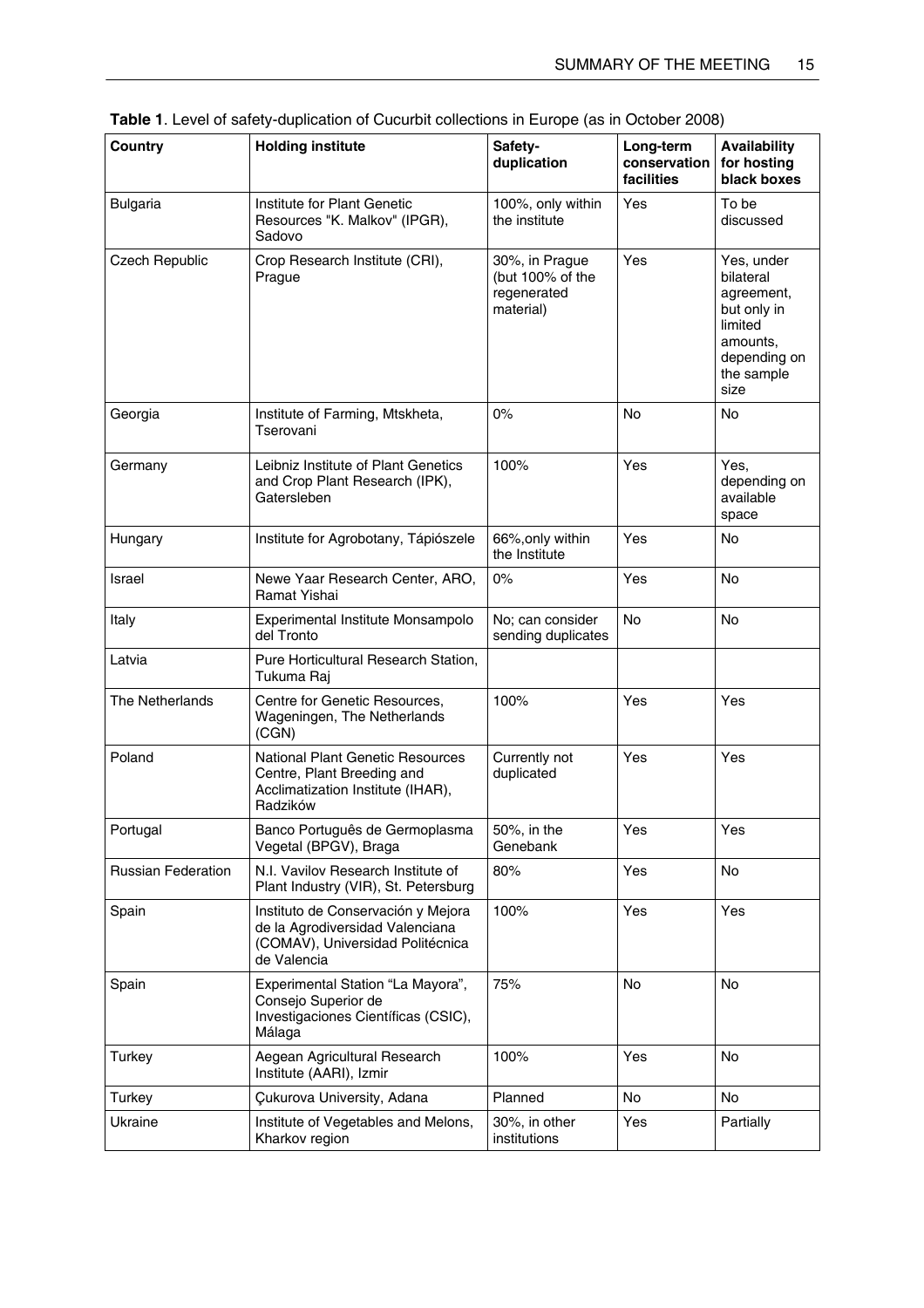#### **Results of the survey on conservation, management and regeneration procedures of cucurbit genetic resources**

During the VEGNET meeting held in June 2007 in Olomouc, Czech Republic, it was agreed that all WGs would work towards the implementation of AEGIS. Successful implementation required the adoption of a Quality Management System (QMS) by all collection holders having accessions recorded into the system. The *Brassica* WG, one of the AEGIS "model crop" groups, developed a survey, with the help of which all the procedures used by the WG members could be inventoried. Using the survey of the *Brassica* WG as a model, the Chair and Vice-Chair of the Cucurbits WG sent a questionnaire to all WG members; only three members replied. The reason for this low response was discussed, as well as the participants' opinions of the QMS.

 It was agreed that the questionnaire should be resent to all partners before the end of 2008; it had to be returned to W. van Dooijeweert by the end of March 2009. A preliminary overview would be prepared, but decisions on common procedures would be postponed until the next meeting.

#### **Establishment of a regeneration and storage protocol for cucurbits**

The Cucurbits WG has already developed minimum guidelines for regeneration (Appendix II of the report of the first meeting in Plovdiv, 2005). A printout of the list posted on the AEGIS Web site, including all the procedures for regeneration and storage, was distributed to all partners. The results of the above-mentioned survey will be discussed at the next meeting. Only then can the first steps be taken for establishing extended regeneration and storage protocols.

#### **Opportunities for funding the Working Group's activities**

Y. Tadmor introduced a project on molecular markers and phenotypic description. One of the partners is J. García Mas from Spain. Y. Tadmor indicated that the project had already been written but it could still be possible to incorporate a minor budget for regeneration and rationalization of collections. This could help the WG to move forward. Melon was chosen as the crop under study. The draft would be sent to the Chair and Vice-Chair.

 Y. Tadmor is also involved in another project on high-throughput facilities for measuring metabolism products. This project has already been running for some time, and the facilities should be used, possibly for one of the WG's collections. He will mention this opportunity to the other project partners at the next project meeting in half a year's time. All the participants expressed interest, although some would need the approval of their organizations.

## **Conclusions**

In the closing remarks, M.J. Díez expressed satisfaction with the discussions at the meeting. Not all the topics could be discussed but several agreements had been reached. Some partners were aware of AEGIS; some had learned about it for the first time. Discussion on this topic familiarized all participants with the AEGIS principles.

 The meeting was very well arranged by the local organizer K. Niemirowicz-Szczytt, and the visit to the Plant Breeding and Acclimatization Institute in Radzików gave the Group a good overview of the management of genetic resources in Poland. K. Niemirowicz-Szczytt was thanked with a bouquet of flowers on behalf of the whole Group.

 A. Zubiashvili indicated that the Georgian Institute of Farming would be happy to organize the next meeting. The meeting was then closed.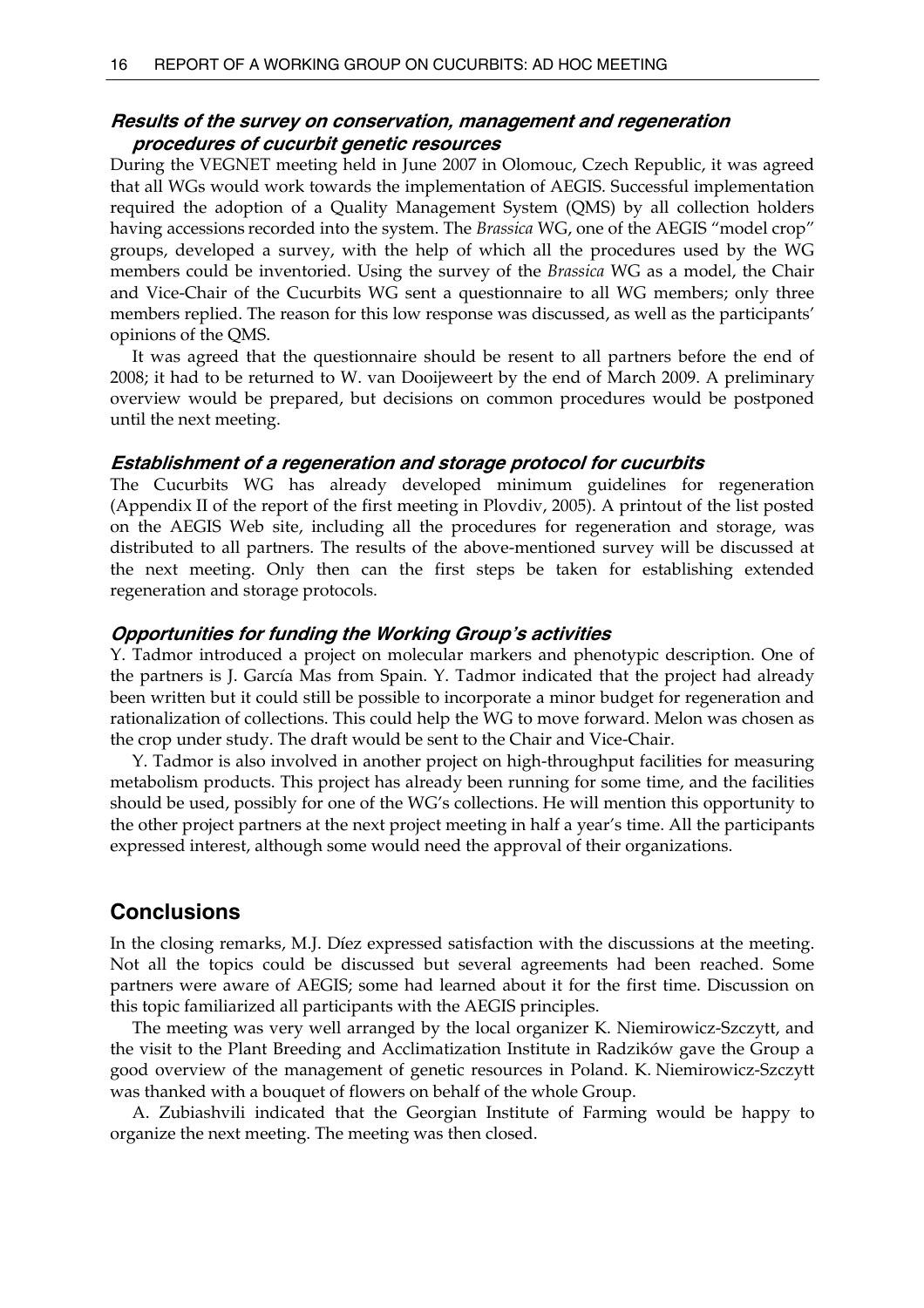## **APPENDICES**

| Appendix I. Project proposal of the Cucurbits Working Group for |     |
|-----------------------------------------------------------------|-----|
|                                                                 | .23 |
|                                                                 | .24 |
|                                                                 | .25 |
|                                                                 | 27  |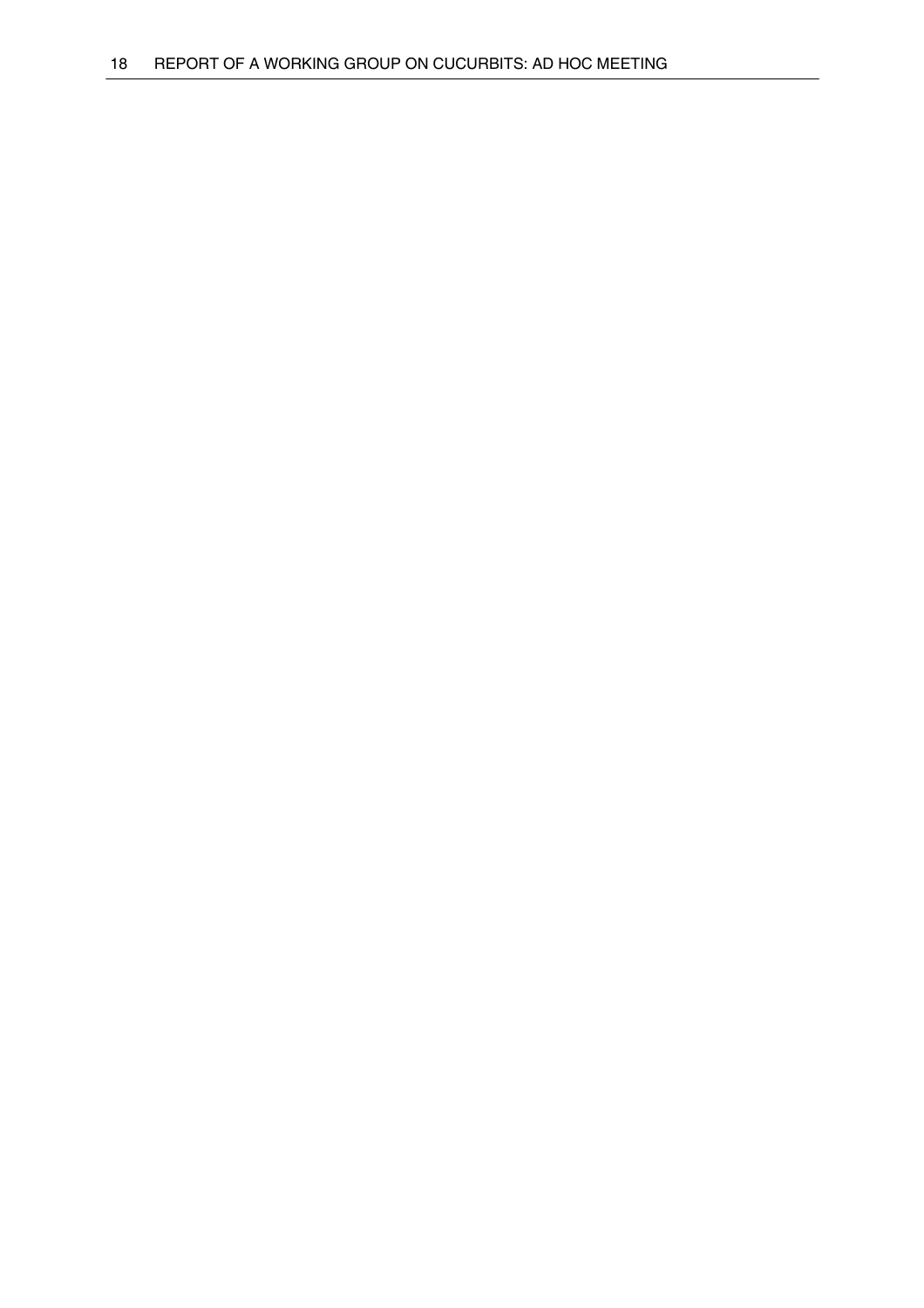## **Appendix I. Project proposal of the Cucurbits Working Group for Phase VIII**

## *1. Background and justification*

The Steering Committee, at its Tenth Meeting held in Riga, Latvia (September 2006), defined the four priority areas for Phase VIII: "Task sharing and capacity building", "Characterization and evaluation", "*In situ* and on-farm conservation and management" and "Documentation and information". Additionally, it stated that all activities would have to focus on the implementation of AEGIS. The Cucurbits Working Group suggested some activities for Phase VIII at the second meeting of the Vegetables Network held in Olomouc, Czech Republic (June 2007), to prepare the involvement of the WG in the implementation of AEGIS. The activities agreed on each of the four priority areas were:

## • **Task sharing and capacity building**

- implementation of safety-duplication
- promotion of the participation of seed companies in regeneration and characterization activities
- selection of a group of members to help in the selection of accessions to be included in the AEGIS project.

#### • **Characterization and evaluation**

- characterization of accessions in each genebank
- identification of taxonomical experts to help in the classification of unclassified accessions
- uploading of characterization data to the European Central Cucurbits Database (ECCUDB).

#### • *In situ* **and on-farm conservation and management**

- compiling of information on *in situ* and on-farm conservation of cucurbits in Europe
- elaboration of specific descriptors for testing the suitability of the accessions to cultivation in organic conditions
- integration in the ECCUDB of characterization data of accessions cultivated in organic conditions.

#### • **Documentation and information**

- uploading of the ECCUDB with passport and characterization data
- identification of possible duplicates
- selection of the Most Appropriated Accessions (MAAs) in each genebank.

 Given the tasks already planned for Phase VIII, the proposal will focus on three specific aspects.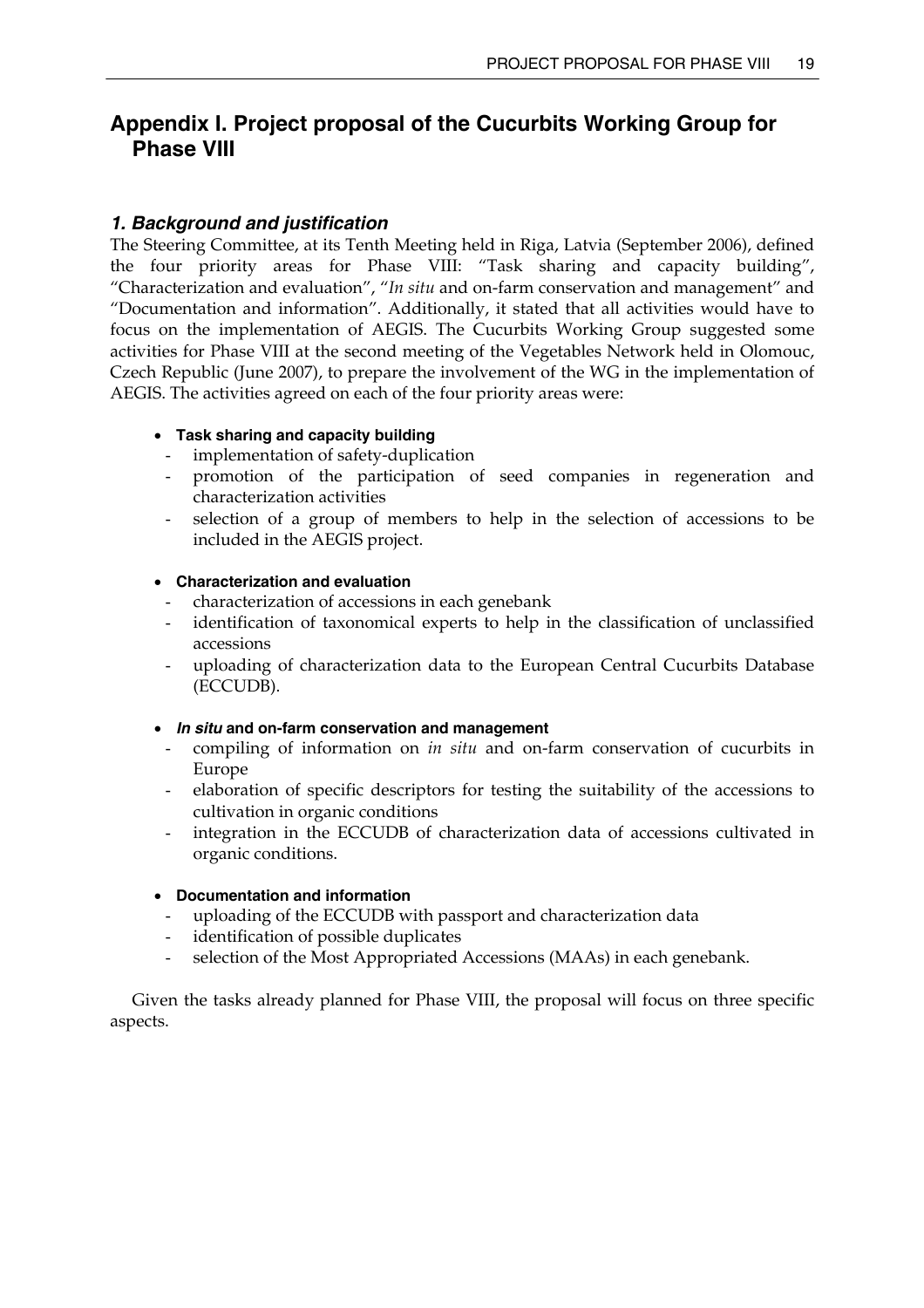## *2. Objectives of the project*

The objectives proposed are:

- 1. To implement safety-duplication
- 2. To develop and implement specific algorithms to facilitate the identification of safetyduplicates in the ECCUDB
- 3. To strengthen collaboration with the *In situ* and On-farm Conservation Network.

## *3. Workplan*

## **Objective 1. Implementation of safety-duplication**

The Cucurbits WG reported on the status of safety-duplications at its previous meetings. The need for safety-duplicates was evident for the Institute for Plant Genetic Resources (Plovdiv, Bulgaria) and the Research Centre for Agrobotany (Tápiószele, Hungary). The situation was not clear for some countries not represented at the meetings. After the meeting, Israel informed about the need for safety-duplication for part of its collection. One of the most important objectives of the Working Group is the implementation of safety-duplication. It has to be a continuing exercise to avoid the risk of losing entire germplasm collections. Currently, i.e. at the end of Phase VII, this is being carried out for part of the collections of Bulgaria and Israel, but available funds will not allow preparing the safety-duplicates of the complete collections.

The proposed actions are:

#### **Activities of the project participants**

- The Chair and Vice-Chair check the level of safety-duplication of individual collections.
- Holders of individual collections request their respective National Coordinators or Agriculture Ministries for permission to arrange black boxes for safety-duplicates.
- Agreements are formalized between the sending and recipient countries.
- Detailed information about the preparation of black boxes is made available by the Chair and Vice-Chair to the interested countries.
- A cost estimate is prepared for the collections involved.
- Black boxes are prepared and sent to the holding institutions.

## **Expected outputs and milestones**

- More precise data about the level of safety-duplication in all the collections
- Increased level of safety-duplication of the European cucurbit germplasm collections.

#### **Timetable**

- Year 1 of Phase VIII: sending to all WG members a survey questionnaire requesting details about the level of safety-duplication
- Year 2: implementation of safety-duplication.

#### **Budget**

personnel and consumables (package material, dispatch cost):  $\epsilon$  5365.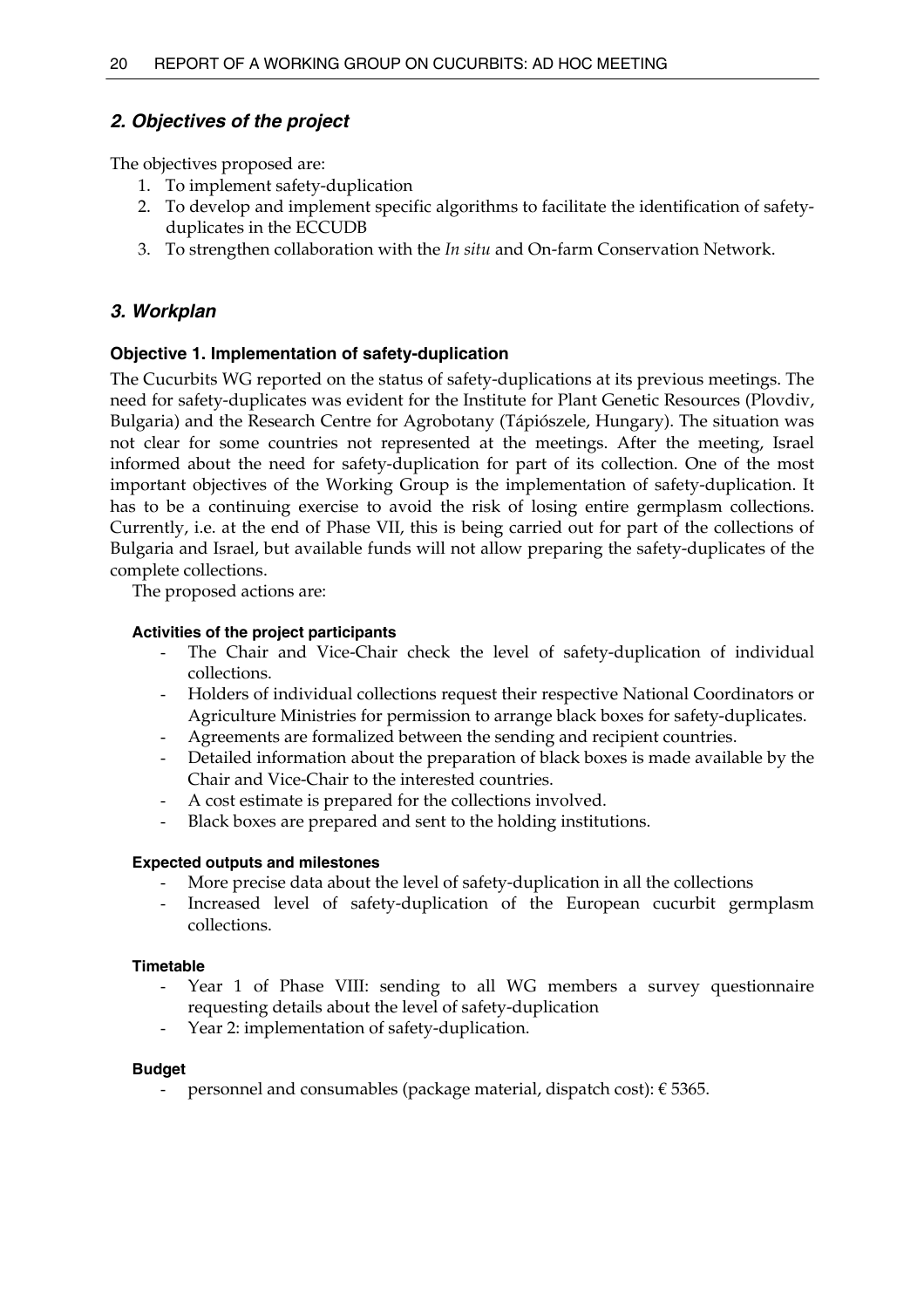## **Objective 2. Development and implementation of specific algorithms to facilitate the identification of duplicates**

The involvement of the Working Groups in the implementation of AEGIS has been defined in the current AEGIS *Discussion paper* (2008). The WGs have to apply the MAA concept and identify the list of tentative accessions to be accepted and registered as European Accessions. This has to be done in collaboration with the respective holders. The accessions proposed by each country as MAAs have to be corroborated by the Database Managers, who have to check them for possible duplicates. A semi-automatic management of the data would facilitate the process, making it less complicated and time-consuming.

 As in 2008, the ECCUDB holds passport data of nearly 25 000 accessions of cucurbits crops. Currently the completeness of the Database is being verified; complementary data will then be requested from the collection holders. However, the quality of the Database cannot be improved substantially due to the lack of information in the original databases. The data stored in the ECCUDB has to be managed well to detect possible duplicates and select the MAAs as accurately as possible. The *Avena* Database Manager, C. Germeier (Federal Centre for Breeding Research of Cultivated Plants, BAZ Genebank, Quedlinburg, Germany), has developed several algorithms to identify probable duplicates. We propose a visit of the ECCUDB manager to Germany to learn and transfer these algorithms to the ECCUDB.

#### **Activities of the project participants**

- Visit of the ECCUDB manager to the BAZ Genebank. Duration: 2 days
- Implementation of the algorithms in the ECCUDB
- Selection of possible duplicates.

#### **Expected outputs and milestones**

- Training of the ECCUDB manager
- Improvement of the quality of the ECCUDB.

#### **Timetable**

- Year 1 of Phase VIII: 2-day visit of the ECCUDB Manager to the BAZ genebank
- Year 2: development and implementation of tools for the identification of possible duplicates

#### **Budget**

- 2-day visit, one person:  $\epsilon$  825
- Implementation in the ECCUDB: input in kind by COMAV-UPV.

#### **Objective 3. Strengthening collaboration with the In situ and On-farm Conservation Network**

The Cucurbits WG has not undertaken any important on *in situ* and on-farm conservation activities until now. However, cucurbits are cultivated organically in some European countries. With a view to collaborate more closely with the different Crop Networks, the *In situ* and On-farm Conservation Network has offered to organize a meeting that will allow it to know the Networks' needs and to find solutions. The Cucurbits WG is interested in attending this meeting.

## **Activities of the project participants**

- Chair and Vice-Chair attend the meeting
- A workplan is developed in collaboration with the *In situ* and On-farm Conservation Network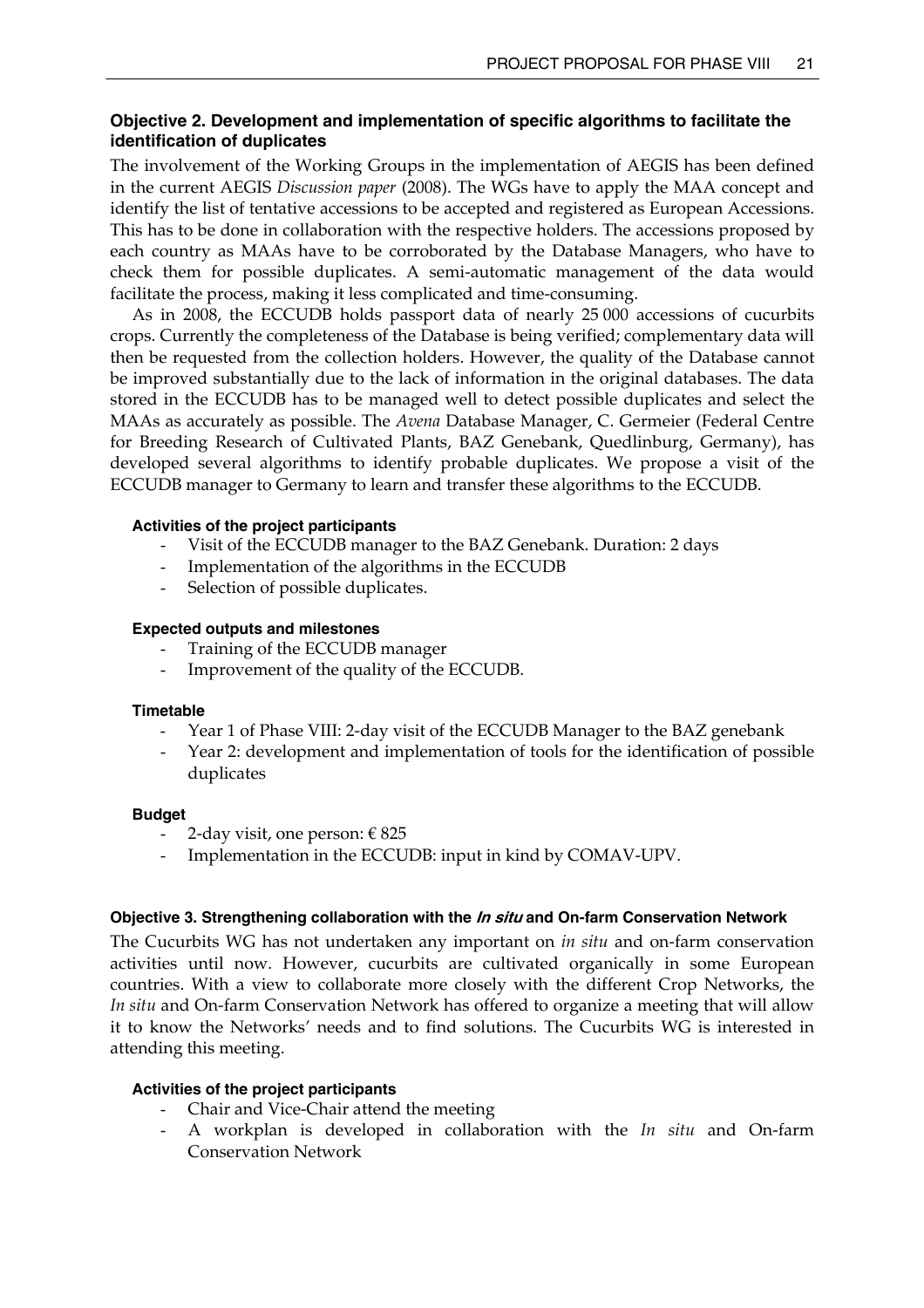- These plans are communicated to the Cucurbits WG members by email and at the WG meeting
- Planned activities are implemented.

#### **Expected outputs and milestones**

- Workplan for on-farm cultivation of cucurbit crops
- Reinforcement of on-farm activities in the Cucurbits WG.

#### **Timetable**

- Year 1 of Phase VIII: participation in the meeting and elaboration of the workplan
- Year 2 of Phase VIII: communication to the Cucurbits WG members and implementation of the activities.

#### **Budget**

- 2-day meeting, two persons:  $\epsilon$  1650.

## *4. Project coordination and administrative structure*

#### **Project coordination**

The activities proposed in the project will be coordinated by the Chair and Vice-Chair. Information will be requested from the members when needed, and decisions will be communicated to the members by the coordinators.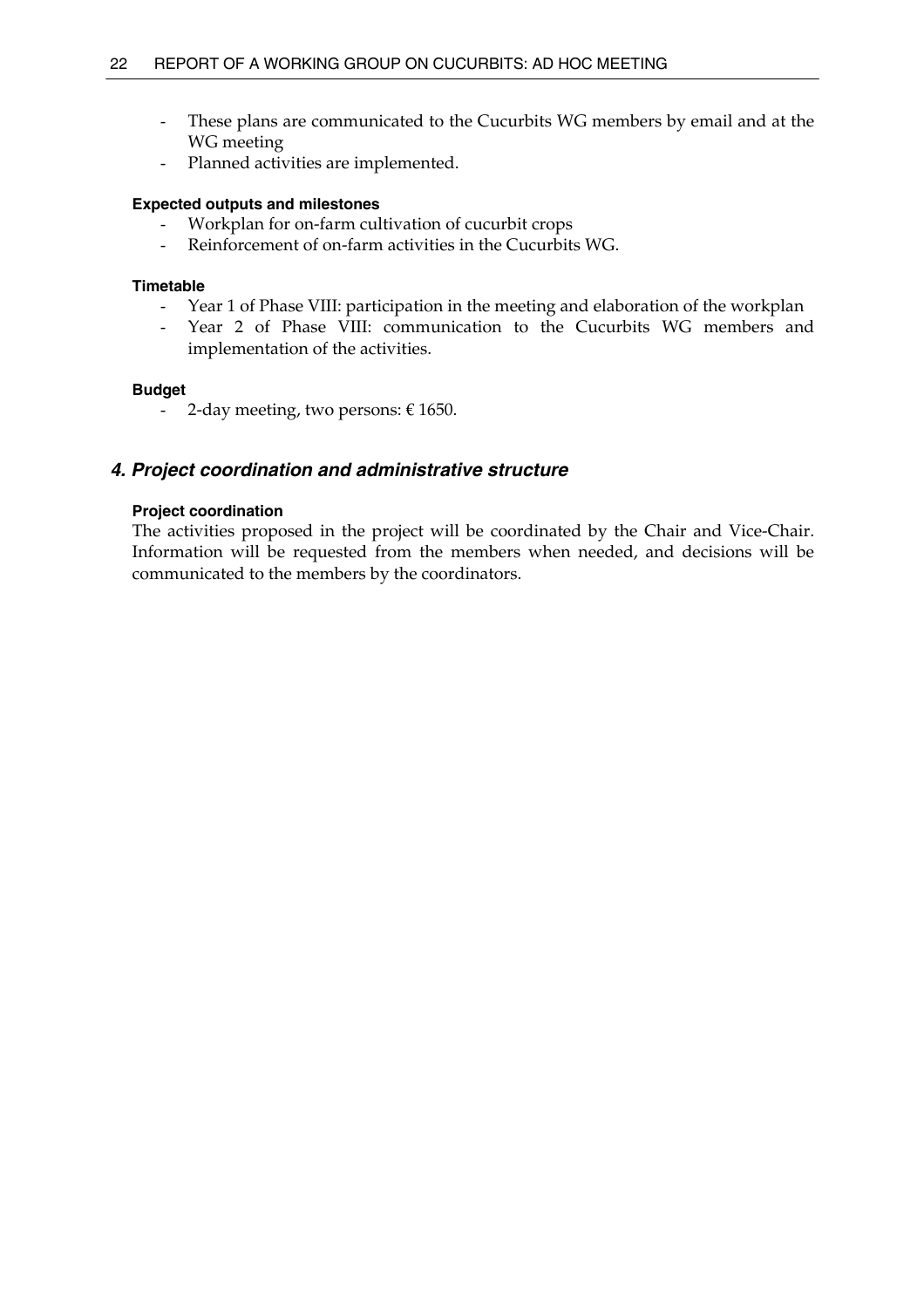## **Appendix II. Action list**

The workplan of the Cucurbits WG was presented at the meeting. It is also valid for the first part of Phase VIII and is presented as in the report of the second meeting of the Vegetables Network in Olomouc. The list below indicates the actions and deadlines discussed during the present meeting.

| <b>Action</b>                                                                                            | <b>Carried out by</b>                  | Date by when the action<br>should be completed |
|----------------------------------------------------------------------------------------------------------|----------------------------------------|------------------------------------------------|
| Send (updated) passport data to ECCUDB Manager                                                           | All partners                           | <b>End of 2008</b>                             |
|                                                                                                          | A. Simon                               | End of November 2008                           |
| Send characterization and evaluation data per trial to<br>improve the quality of ECCUDB                  | All WG members                         | First batch sent: end of 2008                  |
| Provide addresses of institutions working with in situ<br>and on-farm conservation per country to ECCUDB | All WG members                         | Ongoing                                        |
| Case studies for determining MAAs in Cucurbit<br>collections                                             | Chair and Vice-Chair                   | By end of 2008                                 |
| Adapt flow chart developed by Brassica WG to identify<br>MAAs in C. melo                                 | Chair and Vice-Chair                   | By December 2008                               |
| Identify MAAs in C. melo                                                                                 | All members with<br>melon collections  | By March 2009                                  |
| Comments on minimum descriptor list of Lagenaria<br>sent to M.J. Díez                                    | Lagenaria experts                      | By mid-December 2008                           |
| Produce a first draft minimum descriptor list for<br>Momordica spp.                                      | Y. Tadmor                              | By mid-November 2008                           |
| Arrange safety-duplication                                                                               | All partners                           | Ongoing                                        |
|                                                                                                          | L. Krasteva                            | By end of 2008                                 |
|                                                                                                          | A. Zubiashvili /<br>W. van Dooijeweert | Ongoing                                        |
| Resend survey questionnaire on conservation,<br>management and regeneration procedures                   | Vice-Chair                             | By end of 2008                                 |
| Return filled survey questionnaire to Vice-Chair                                                         | All partners                           | By end March 2009                              |
| Compile survey overview                                                                                  | Vice-Chair                             | <b>June 2009</b>                               |
| Decide on common procedures                                                                              | All partners                           | Next Cucurbits WG meeting                      |
| Establish extended regeneration and storage protocols                                                    | All partners                           | Next Cucurbits WG meeting                      |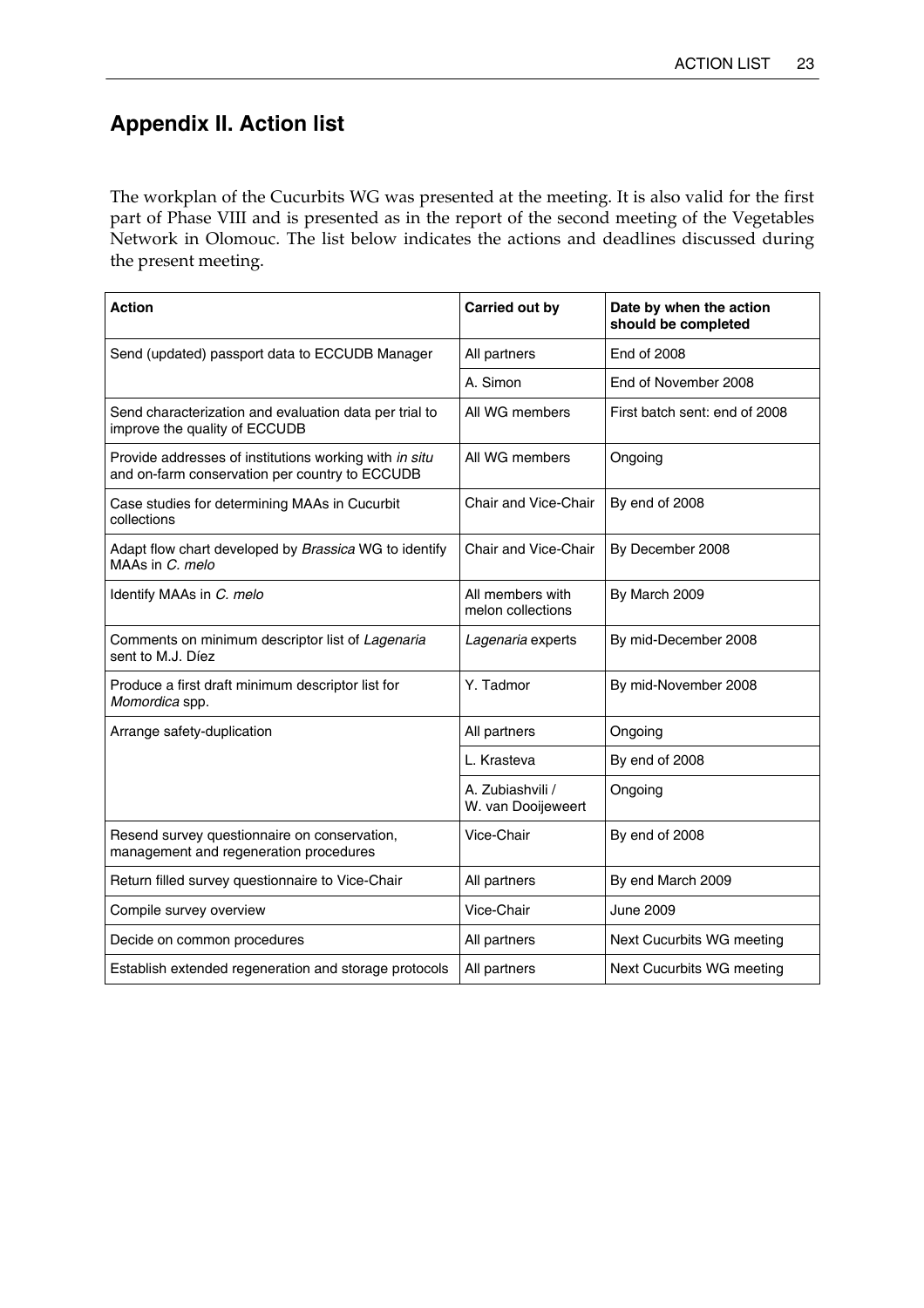## **Appendix III. Acronyms and abbreviations**

| ARO            | Agricultural Research Organization, Israel                                                                                                                                                  |
|----------------|---------------------------------------------------------------------------------------------------------------------------------------------------------------------------------------------|
| <b>BPGV</b>    | Banco Português de Germoplasma Vegetal, Braga, Portugal                                                                                                                                     |
| <b>CCDB</b>    | Central Crop Database                                                                                                                                                                       |
| <b>CGN</b>     | Centre for Genetic Resources, Wageningen, The Netherlands                                                                                                                                   |
| <b>COMAV</b>   | Instituto de Conservación y Mejora de la Agrodiversidad Valenciana (Institute<br>for Conservation and Improvement of Valencian Agrodiversity), Polytechnic<br>University of Valencia, Spain |
| <b>CRI</b>     | Crop Research Institute, Prague-Ruzyne, Czech Republic                                                                                                                                      |
| <b>CSIC</b>    | Consejo Superior de Investigaciones Científicas, Spain                                                                                                                                      |
| EC             | <b>European Commission</b>                                                                                                                                                                  |
| <b>ECCUDB</b>  | European Central Cucurbits Database                                                                                                                                                         |
| <b>ECPGR</b>   | European Cooperative Programme for Plant Genetic Resources                                                                                                                                  |
| EST-SNP        | Expressed sequence tag-single nucleotide polymorphisms                                                                                                                                      |
| EST-SSR        | Expressed sequence tag-simple sequence repeats                                                                                                                                              |
| EU             | European Union                                                                                                                                                                              |
| <b>EURISCO</b> | European Internet Search Catalogue                                                                                                                                                          |
| FAO            | Food and Agriculture Organization of the United Nations, Rome, Italy                                                                                                                        |
| <b>IBPGR</b>   | International Board for Plant Genetic Resources, Rome, Italy (now Bioversity<br>International)                                                                                              |
| <b>IPGR</b>    | Institute for Plant Genetic Resources, Sadovo, Bulgaria                                                                                                                                     |
| <b>IPGRI</b>   | International Plant Genetic Resources Institute, Rome, Italy (now Bioversity<br>International)                                                                                              |
| <b>IPK</b>     | Leibniz-Institut für Pflanzengenetik und Kulturpflanzenforschung (Leibniz<br>Institute of Plant Genetics and Crop Plant Research), Gatersleben, Germany                                     |
| MAA            | Most Appropriate Accession                                                                                                                                                                  |
| MoU            | Memorandum of Understanding                                                                                                                                                                 |
| <b>NCG</b>     | Network Coordinating Group (of ECPGR)                                                                                                                                                       |
| NGO            | Non-governmental organization                                                                                                                                                               |
| PGR            | Plant genetic resources                                                                                                                                                                     |
| SC             | <b>Steering Committee</b>                                                                                                                                                                   |
| <b>SGGW</b>    | Szkoła Główna Gospodarstwa Wiejskiego w Warszawie (Warsaw University of<br>Life Sciences), Warsaw, Poland                                                                                   |
| SMTA           | <b>Standard Material Transfer Agreement</b>                                                                                                                                                 |
| <b>UAAS</b>    | <b>Ukrainian Academy of Agrarian Sciences</b>                                                                                                                                               |
| <b>UPV</b>     | Universidad Politécnica de Valencia (Polytechnic University of Valencia), Spain                                                                                                             |
| <b>UTAD</b>    | Universidade de Trás-os-Montes e Alto Douro (University of Trás-os-Montes<br>and Alto Douro), Vila Real, Portugal                                                                           |
| <b>VEGNET</b>  | Vegetables Network                                                                                                                                                                          |
| <b>VIR</b>     | N.I. Vavilov Research Institute of Plant Industry, St. Petersburg, Russian<br>Federation                                                                                                    |
| WG             | <b>Working Group</b>                                                                                                                                                                        |
|                |                                                                                                                                                                                             |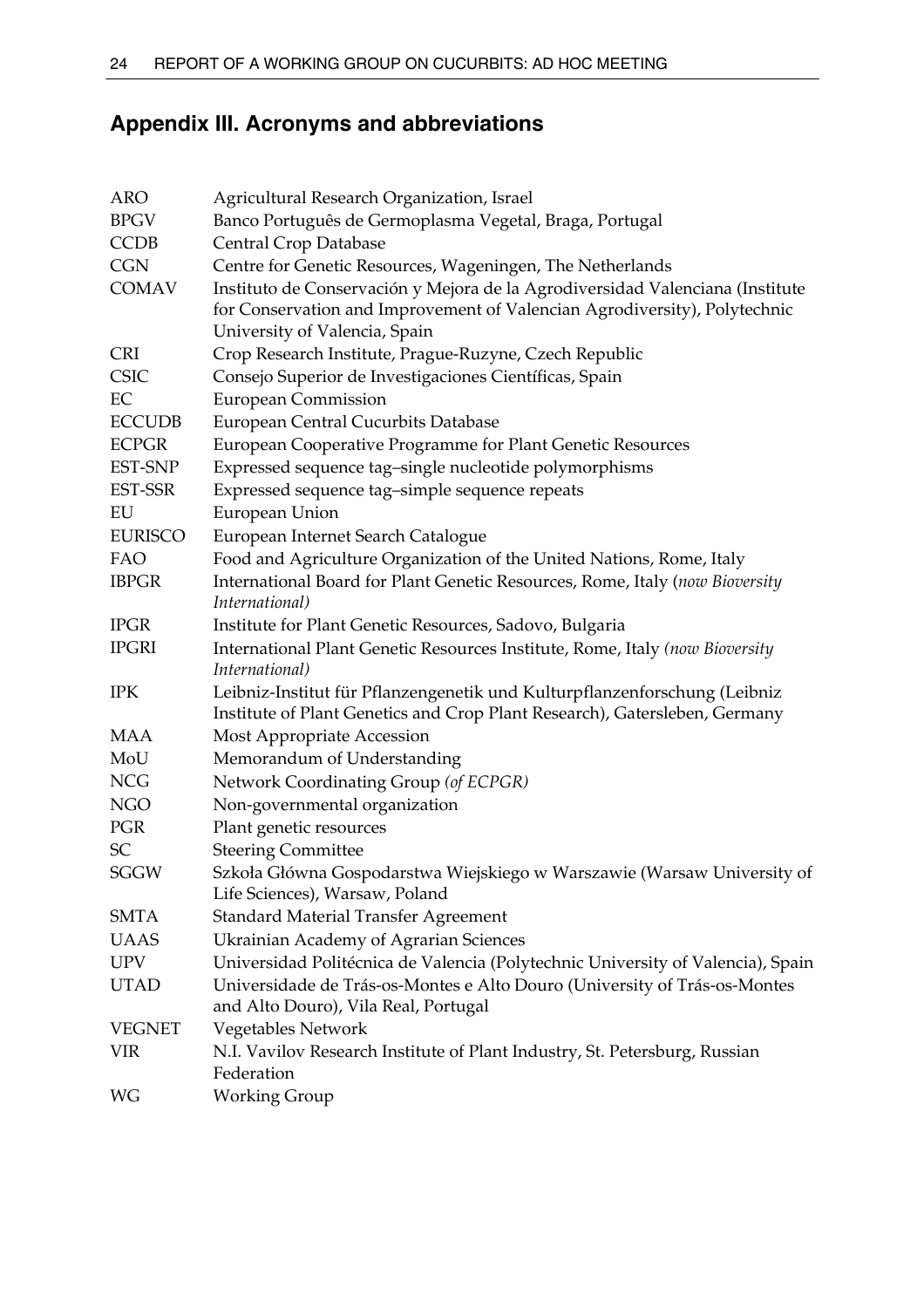## **Appendix IV. Agenda**

## *Ad hoc meeting of the ECPGR Working Group on Cucurbits 23-24 October 2008, Warsaw, Poland*

## **Wednesday, 22 October 2008**

Arrival of participants

# **Thursday, 23 October 2008**

| $08:30 - 09:30$ | Introduction                                                                                                                                                                                                                                                                                                              |
|-----------------|---------------------------------------------------------------------------------------------------------------------------------------------------------------------------------------------------------------------------------------------------------------------------------------------------------------------------|
|                 | • Opening remarks (M.J. Díez)                                                                                                                                                                                                                                                                                             |
|                 | • Welcome from Warsaw Agricultural University (Katerzyna Niemirowicz-<br>Szczytt)                                                                                                                                                                                                                                         |
|                 | • Self-introduction of the participants                                                                                                                                                                                                                                                                                   |
|                 | • Presentation of the agenda and modifications                                                                                                                                                                                                                                                                            |
|                 | • Briefing on ECPGR Phase VIII (Vice-Chair)                                                                                                                                                                                                                                                                               |
|                 | • Report and outline of the Cucurbits WG activities (M.J. Díez)                                                                                                                                                                                                                                                           |
| $09:30 - 10:15$ | <b>Reports on status of National Collections</b>                                                                                                                                                                                                                                                                          |
|                 | • Reports from countries not covered by the Adana and Plovdiv reports<br>(2002, 2005): collecting, conservation, safety-duplication, characterization<br>or evaluation, regeneration, availability of material, institutional<br>responsibilities, etc. (10 min. presentations from Georgia, Germany, Latvia,<br>Ukraine) |
| 10:15 – 11:00   | Coffee break                                                                                                                                                                                                                                                                                                              |
| $11:00 - 12:15$ | Reports on status of National Collections (continued)                                                                                                                                                                                                                                                                     |
|                 | • Short update on National Collections: conservation, collecting, evaluation<br>or characterization (5 min. presentations from the other countries)                                                                                                                                                                       |
| $12:15 - 12:30$ | Mode of operation: discussion of the workplan of the Cucurbits Working<br>Group and its schedule                                                                                                                                                                                                                          |
|                 | • Introduction $(M.I. D'eez)$<br>• Current status of the European Central Cucurbits Database (ECCUDB)<br>(introduced by M.J. Díez)                                                                                                                                                                                        |
| 12:30 – 14:00   | Lunch                                                                                                                                                                                                                                                                                                                     |
|                 | 14:00 - 15:45 Mode of operation (continued)<br>• AEGIS and the role of Working Groups in its implementation (Chair and<br>Vice-Chair)<br>Background, goal, scope<br>Germplasm to be included in AEGIS: concept of the Most Appropriate<br>Accessions (MAAs)                                                               |
|                 |                                                                                                                                                                                                                                                                                                                           |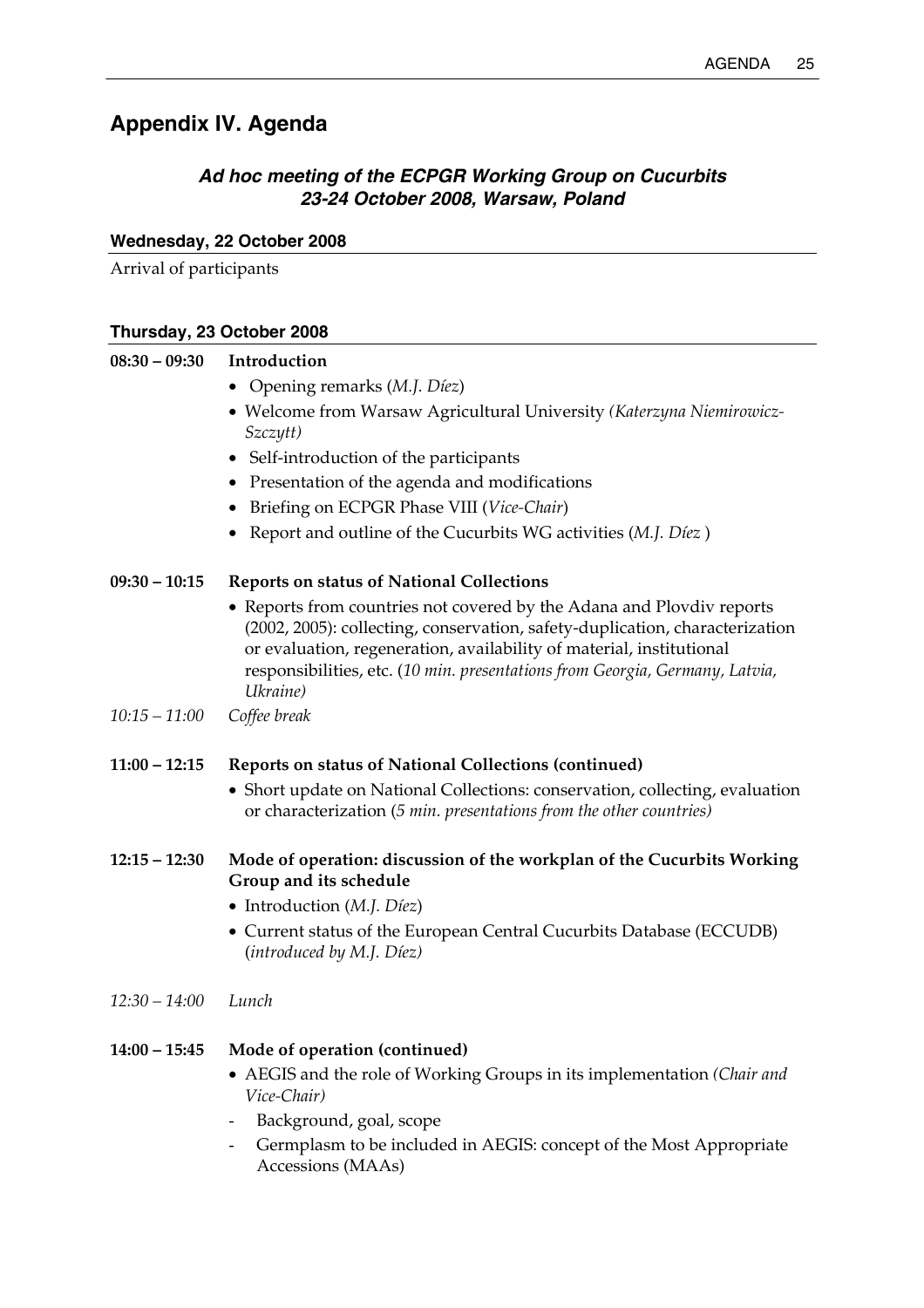- The role of the Crop Working Groups in the selection of MAAs
- Case study I. The example of the *Brassica* WG
- Case study II. Selection of MAAs in COMAV´s *Cucurbita pepo* collection
- Discussion on AEGIS: problems, sharing of responsibilities

## *15:45 – 16:15 Coffee break*

**16:15 – 17:45** • Discussion on AEGIS: problems, sharing of responsibilities (continued)

## **The way ahead**

- Establishment of minimum descriptor lists for each crop
	- *Cucurbita* spp.

## **Friday, 24 October 2008**

## **08:30 – 12:30 Report drafting / Visit to the Genebank in Radzików**  *12:30 – 14:00 Lunch and return to the University of Warsaw*  **16:00 – 18:00 The way ahead (cont.)**  • Establishment of minimum descriptor lists for each crop (continued) - *Lagenaria* spp*.*  - *Momordica* spp. • Status of needs for regeneration and possible solutions • Planning for safety-duplication of each collection under long-term conservation conditions *(introduced by W. van Dooijeweert)*  • Results of the survey on conservation, management and regeneration procedures for cucurbit genetic resources *(W. van Dooijeweert)* • Establishment of regeneration protocol and storage for cucurbits • Opportunities for funding the Working Group's activities (EC programmes)

## **Closing remarks**

*Evening Social dinner* 

## **Saturday, 25 October 2008**

Departure of participants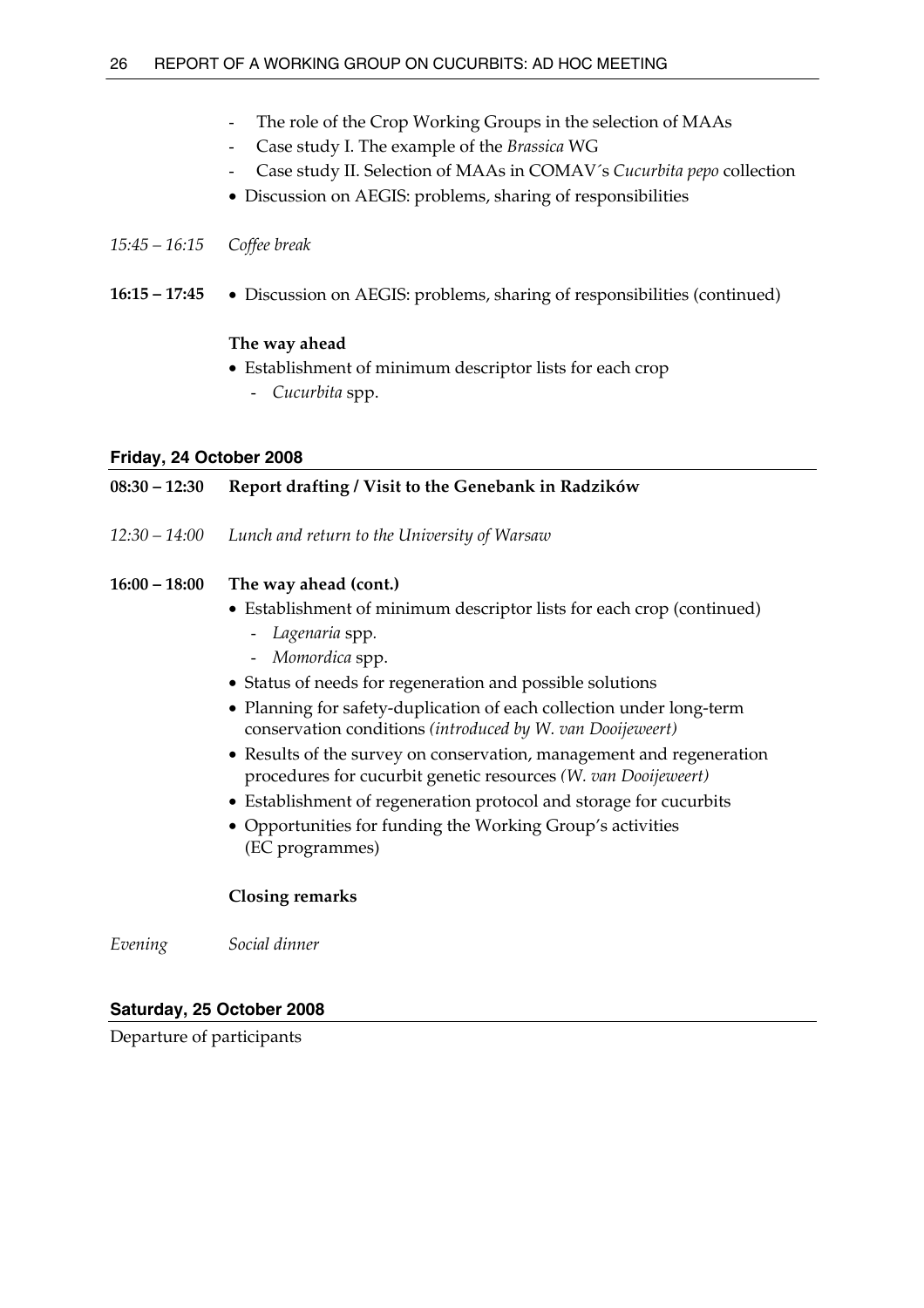## **Appendix V. List of participants**

## *Ad hoc meeting of the ECPGR Working Group on Cucurbits 23-24 October 2008, Warsaw, Poland*

*N.B. Contact details of participants updated at the time of publication. The composition of the Working Group is subject to changes. The full list, constantly updated, is available from the Cucurbits Working Group's Web page (http://www.ecpgr.cgiar.org/networks/vegetables/cucurbits.html).*

Liliya Ivanova Krasteva Institute for Plant Genetic Resources "K. Malkov" (IPGR) Str Drujba 2 4122 Sadovo, Plovdiv district **Bulgaria**  Email1: krasteva\_ipgr@abv.bg Email2: krasteva\_l@abv.bg

Katerina Smekalová *(ex-Karlová)* Department of Vegetables and Special Crops Olomouc Crop Research International (CRI) Šlechtitelů 11 78371 Olomouc-Holice **Czech Republic**  Email: smekalova@genobanka.cz

Alexander Zubiashvili Institute of Farming Plant Genetic Resources Department Mtskheta Tserovani **Georgia**  Email: sathburialbi@mail.ru

Bärbel Schmidt Genebank Department Leibniz Institute of Plant Genetics and Crop Plant Research (IPK) Corrensstrasse 3 06466 Gatersleben **Germany**  Email: schmidtb@ipk-gatersleben.de

Attila Simon *(on behalf of Lajos Horváth)*  Research Centre of Agrobiodiversity Külsömezö 15 2766 Tápiószele **Hungary**  Email: jensen@agrobot.rcat.hu

Yaakov Tadmor Newe Yaar Research Center Agricultural Research Organization POB 1021 30095 Ramat Yishai **Israel**  Email1: tadmory@volcani.agri.gov.il Email2: tadmory@agri.gov.il

Liga Lepse Pure Horticultural Research Station Abavas iela 2 3124 Pure, Tukuma raj. **Latvia**  Email: liga.lepse@puresdis.lv

Willem van Dooijeweert Centre for Genetic Resources, the Netherlands (CGN) Wageningen University and Research Centre PO Box 16 6700 AA Wageningen **The Netherlands**  Email: willem.vandooijeweert@wur.nl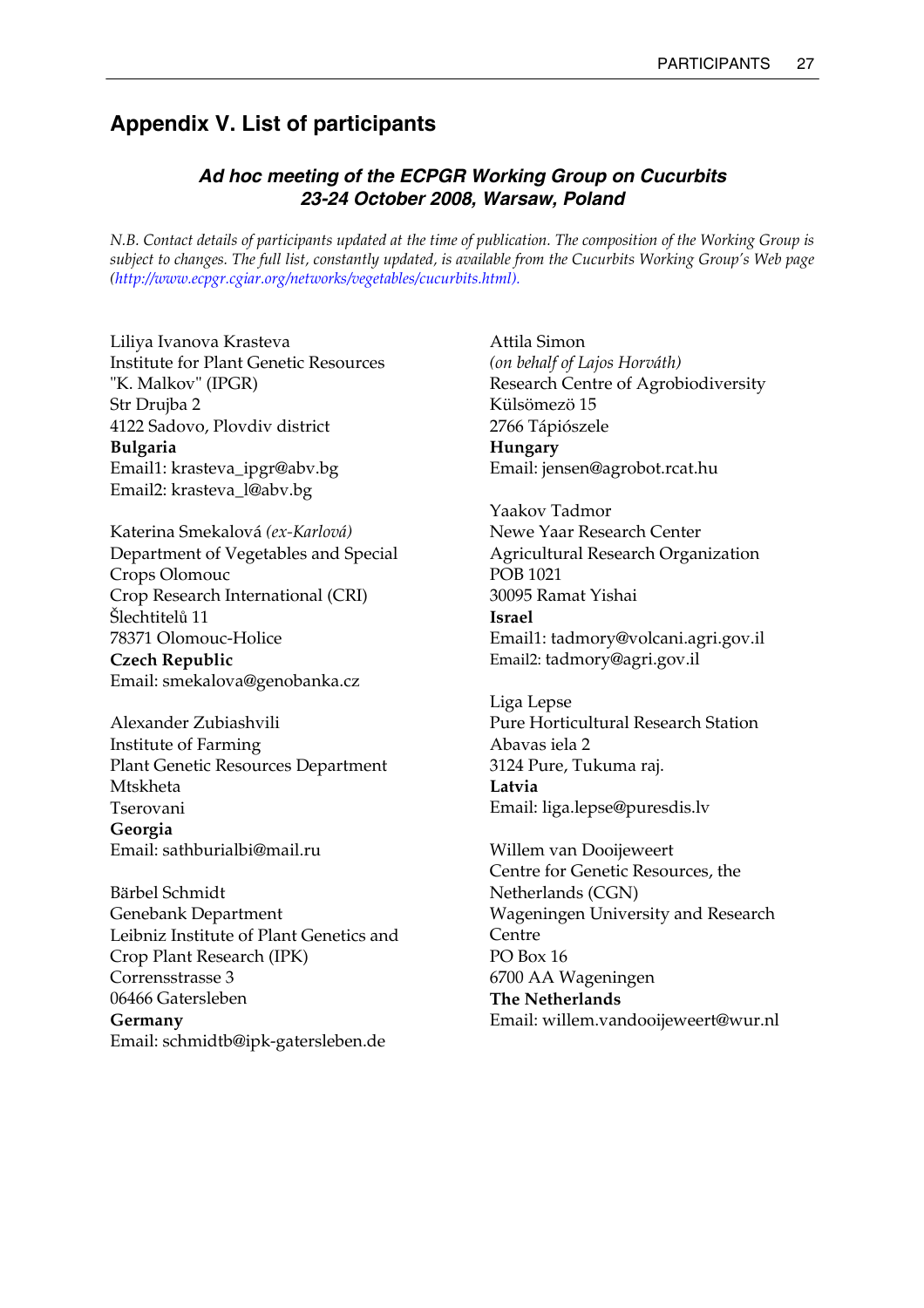Katarzyna Niemirowicz-Szczytt Department of Plant Genetics, Breeding and Biotechnology Warsaw University of Life Sciences Ul. Nowoursynowska 159 02 776 Warzawa **Poland**  Email: katarzyna\_niemirowicz@sggw.pl

Valdemar Pedrosa Carnide Department of Genetics and Biotechnology Universidade de Trás-os-Montes e Alto Douro (UTAD) Apartado 1013 5001-801 Vila Real **Portugal**  Email: vcarnide@utad.pt

María José Díez Niclós Instituto de Conservación y Mejora de la Agrodiversidad Valenciana (COMAV), Universidad Politécnica de Valencia, Edificio 8, Access J Camino de Vera s/n 46022 Valencia **Spain**  Email: mdiezni@btc.upv.es

Sevgi Mutlu Aegean Agricultural Research Institute (AARI) PO Box 9 35661 Izmir **Turkey**  Email: mutlusevgi@hotmail.com

Oksana Shabetya Institute of Vegetables and Melon Growing of the Ukrainian Academy of Agrarian Sciences (UAAS) Selektsionnoye 62478 Merefa, Kharkov region **Ukraine**  Email1: shabetya14@rambler.ru Email2: boguslavr@rambler.ru